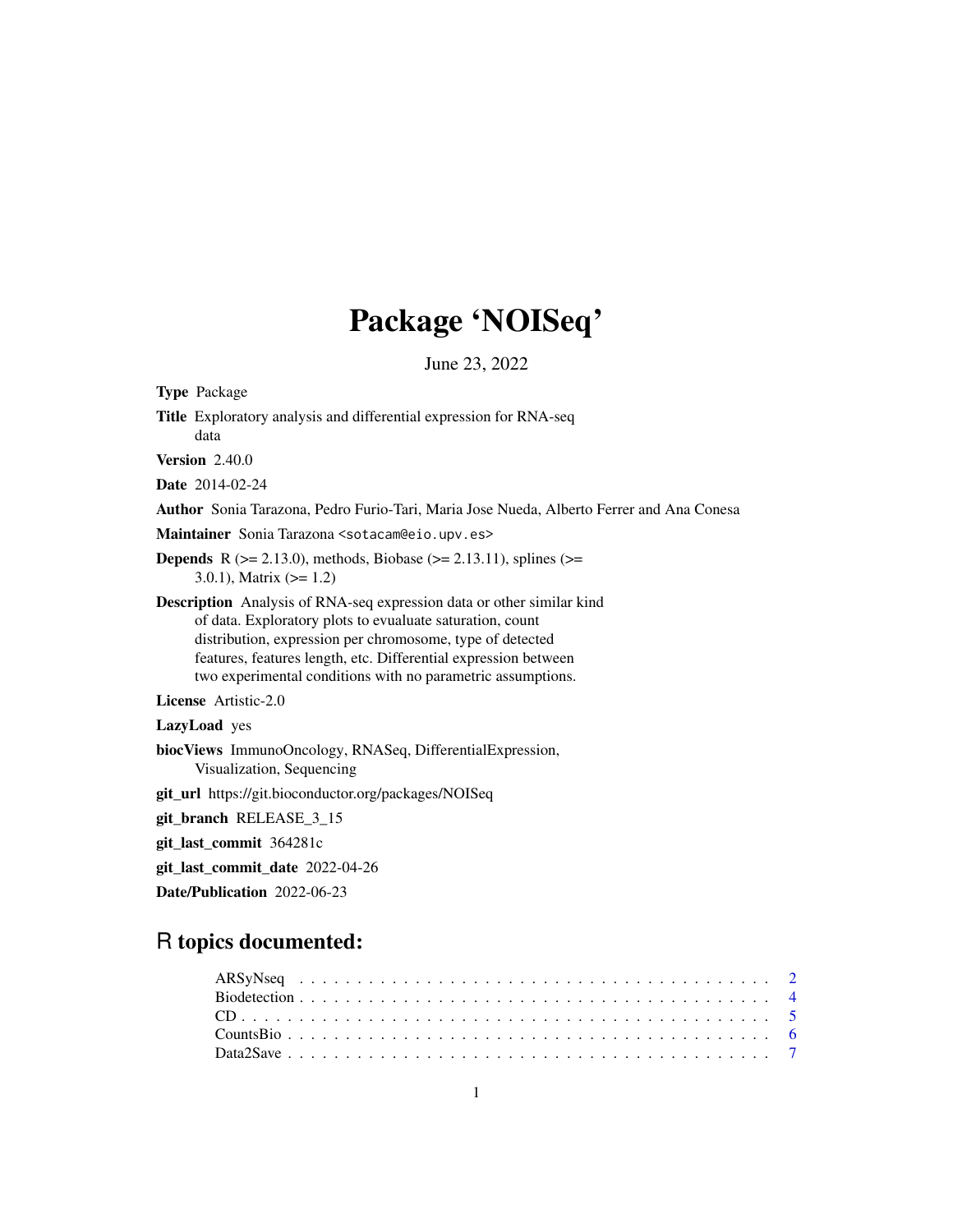<span id="page-1-0"></span>

| 8        |
|----------|
| <b>9</b> |
|          |
| -12      |
| - 12     |
| -13      |
| - 14     |
| - 16     |
|          |
|          |
|          |
|          |
|          |
|          |
|          |
| -25      |
| -26      |
|          |
|          |
|          |

#### $\bf 30$  $\bf 30$

ARSyNseq *ASCA Removal of Systematic Noise on Seq data*

## Description

ARSyNseq filters the noise associated to identified or not identified batch effects considering the experimental design and applying Principal Component Analysis (PCA) to the ANOVA parameters and residuals.

## Usage

```
ARSyNseq(data, factor = NULL, batch = FALSE, norm = "rpkm", logtransf = FALSE, Variability = 0.75, beta =
```

| data   | A Biobase's eSet object created with the readData function.                                                                                                                                                                    |
|--------|--------------------------------------------------------------------------------------------------------------------------------------------------------------------------------------------------------------------------------|
| factor | Name of the factor (as it was given to the <i>readData</i> function) to be used in the<br>ARSyN model (e.g. the factor containing the batch information). When it is<br>NULL, all the factors are considered.                  |
| batch  | TRUE to indicate that the <i>factor</i> argument indicates the batch information. In<br>this case, the <i>factor</i> argument must be used to specify the names of the only<br>factor containing the information of the batch. |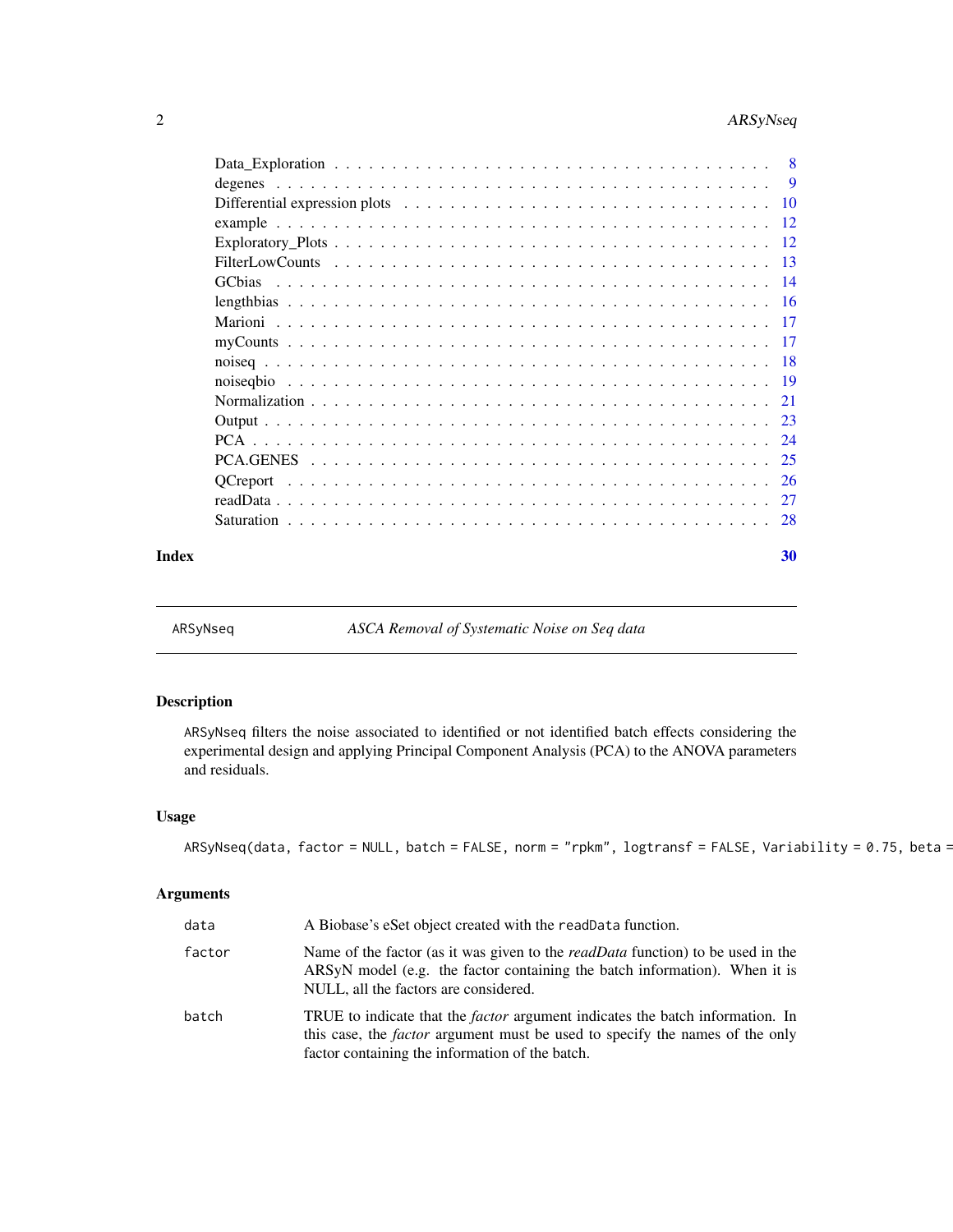| norm        | Type of normalization to be used. One of "rpkm" (default), "uqua", "tmm"<br>or "n" (if data are already normalized). If length was provided through the<br><i>readData</i> function, it will be considered for the normalization (except for "n").<br>Please note that if a normalization method if used, the arguments $lc$ and $k$ are set<br>to 1 and 0 respectively. |
|-------------|--------------------------------------------------------------------------------------------------------------------------------------------------------------------------------------------------------------------------------------------------------------------------------------------------------------------------------------------------------------------------|
| logtransf   | If FALSE, a log-transformation will be applied on the data before computing<br>ARSyN model to improve the results of PCA on count data.                                                                                                                                                                                                                                  |
| Variability | Parameter for Principal Componentents (PCs) selection of the ANOVA models<br>effects. This is the desired proportion of variability explained for the PC of the<br>main effects (time and experimental group). Variability=0.75 by default.                                                                                                                              |
| beta        | Parameter for PCs selection of the residual model. Components selected will<br>be those that explain more than beta times the average component variability<br>computed as the total data variability divided by the rank of the matrix associated<br>to the factor. Default beta=2.                                                                                     |

#### Details

When batch is identified with one of the factors described in the argument factor of the data object, ARSyNseq estimates this effect and removes it by estimating the main PCs of the ANOVA effects associated. Selected PCs will be those that explain more than the variability proportion specified in Variability.

When batch is not identified, the model estimates the effects associated to each factor of interest and analyses if there exists systematic noise in the residuals. If there is batch effect, it will be identified with the main PCs of these residuals. Selected PCs will be those that explain more than beta times the average component variability.

#### Value

The Biobase's eSet object created with the readData function that was given as input but replacing the expression data with the filtered expression data matrix.

#### Author(s)

Maria Jose Nueda, <mj.nueda@ua.es>

#### References

Nueda, M.J.; Ferrer, A. and Conesa, A. (2012) ARSyN: a method for the identification and removal of systematic noise in multifactorial time-course microarray experiments. *Biostatistics* 13(3), 553- 566.

#### Examples

```
# Generating an artificial batch effect from Marioni's data
data(Marioni)
set.seed(123)
mycounts2 = mycounts
mycounts2[,1:4] = mycounts2[,1:4] + runif(nrow(mycounts2)*4, 3, 5)myfactors = data.frame(myfactors, "batch" = c(rep(1,4), rep(2,6)))
```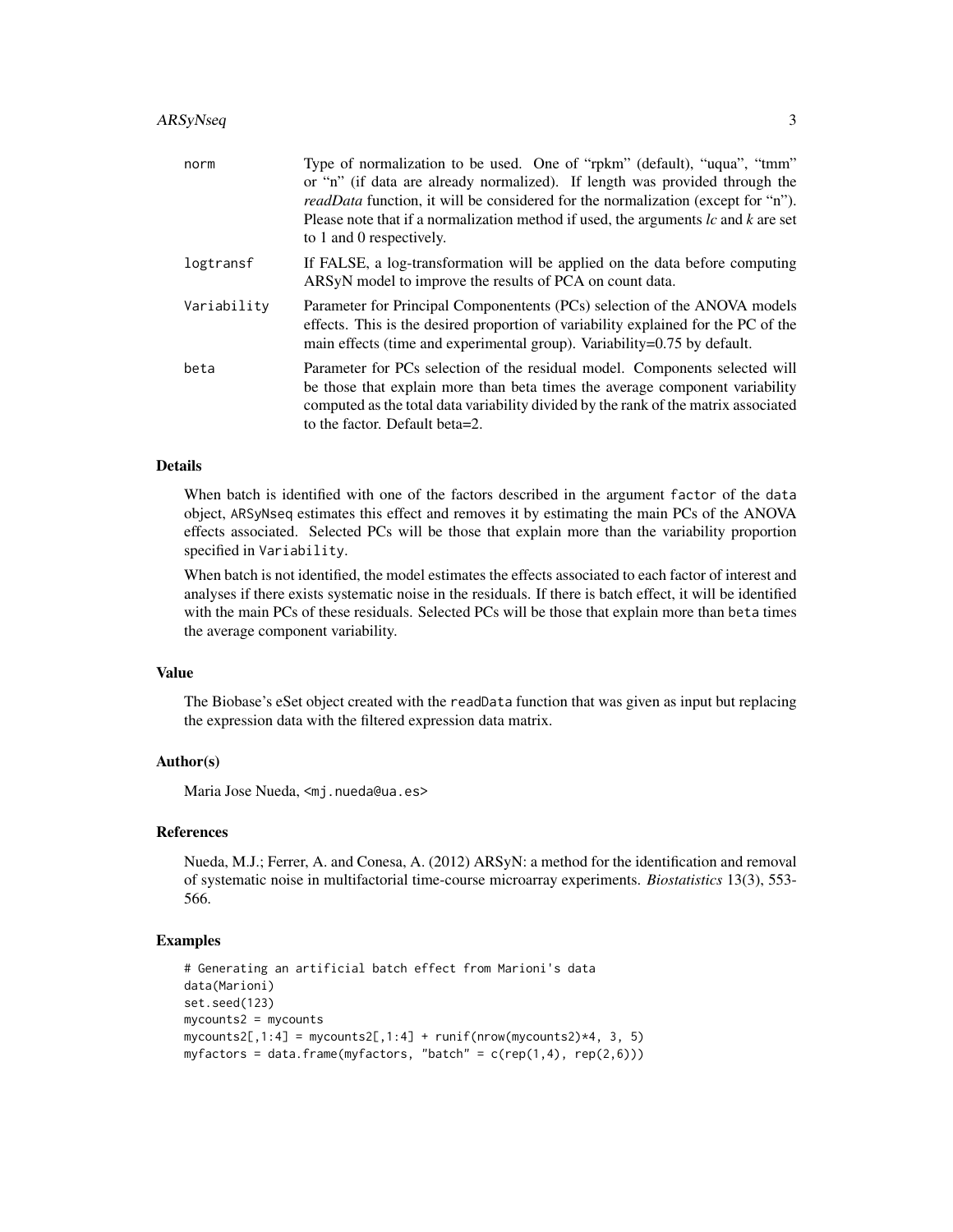```
mydata2 = readData(mycounts2, factors = myfactors)
# Exploring batch effect with PCA
myPCA = dat(mydata2, type = "PCA")
par(mfrow = c(1,2))explo.plot(myPCA, factor = "Tissue")
explo.plot(myPCA, factor = "batch")
# Removing batch effect when the batch is identified for each sample and exploring results with PCA
mydata2corr1 = ARSyNseq(mydata2, factor = "batch", batch = TRUE, norm = "rpkm", logtransf = FALSE)
myPCA = dat(mydata2corr1, type = "PCA")
par(mfrow = c(1,2))explo.plot(myPCA, factor = "Tissue")
explo.plot(myPCA, factor = "batch")
# If we consider that exist a batch but it is not identified (we do not know the batch information):
mydata2corr2 = ARSyNseq(mydata2, factor = "Tissue", batch = FALSE, norm = "rpkm", logtransf = FALSE)
myPCA = dat(mydata2corr2, type = "PCA")
par(mfrow = c(1,2))explo.plot(myPCA, factor = "Tissue")
explo.plot(myPCA, factor = "batch")
```
<span id="page-3-1"></span>Biodetection *Biodetection class*

#### **Description**

Biodetection class generated from dat() function with type="biodetection". This object contains the percentage of each biological class (e.g. biotype) in the genome (i.e. in the whole set of features provided), the corresponding percentage detected by the sample and the percentage of the biotype within the sample.

#### Usage

```
## S4 method for signature 'Biodetection'
explo.plot(object, samples = c(1, 2), plottype = c("personple", "comparison"), toplot = "protein_coding## S4 method for signature 'Biodetection'
dat2save(object)
```

| object   | Object generated from dat () function.                                                                                                                                                                                                                                                                                                                                                                                                                              |
|----------|---------------------------------------------------------------------------------------------------------------------------------------------------------------------------------------------------------------------------------------------------------------------------------------------------------------------------------------------------------------------------------------------------------------------------------------------------------------------|
| samples  | Samples or conditions to be plotted. If NULL, the two first samples are plotted<br>because the plot for this object only admit a maximum of two samples.                                                                                                                                                                                                                                                                                                            |
| plottype | If plottype="persample", each sample is plotted in a separate plot displaying<br>abundance of byotype in genome, percentage of biotype detected by sample and<br>abundance of biotype in sample. If plottype="comparison", two samples can<br>be compared in the same plot. Two plots are generated, one for the percentage<br>of biotype detected by each of the compared samples, and the other for the<br>abundance of the biotypes within the compared samples. |

<span id="page-3-0"></span>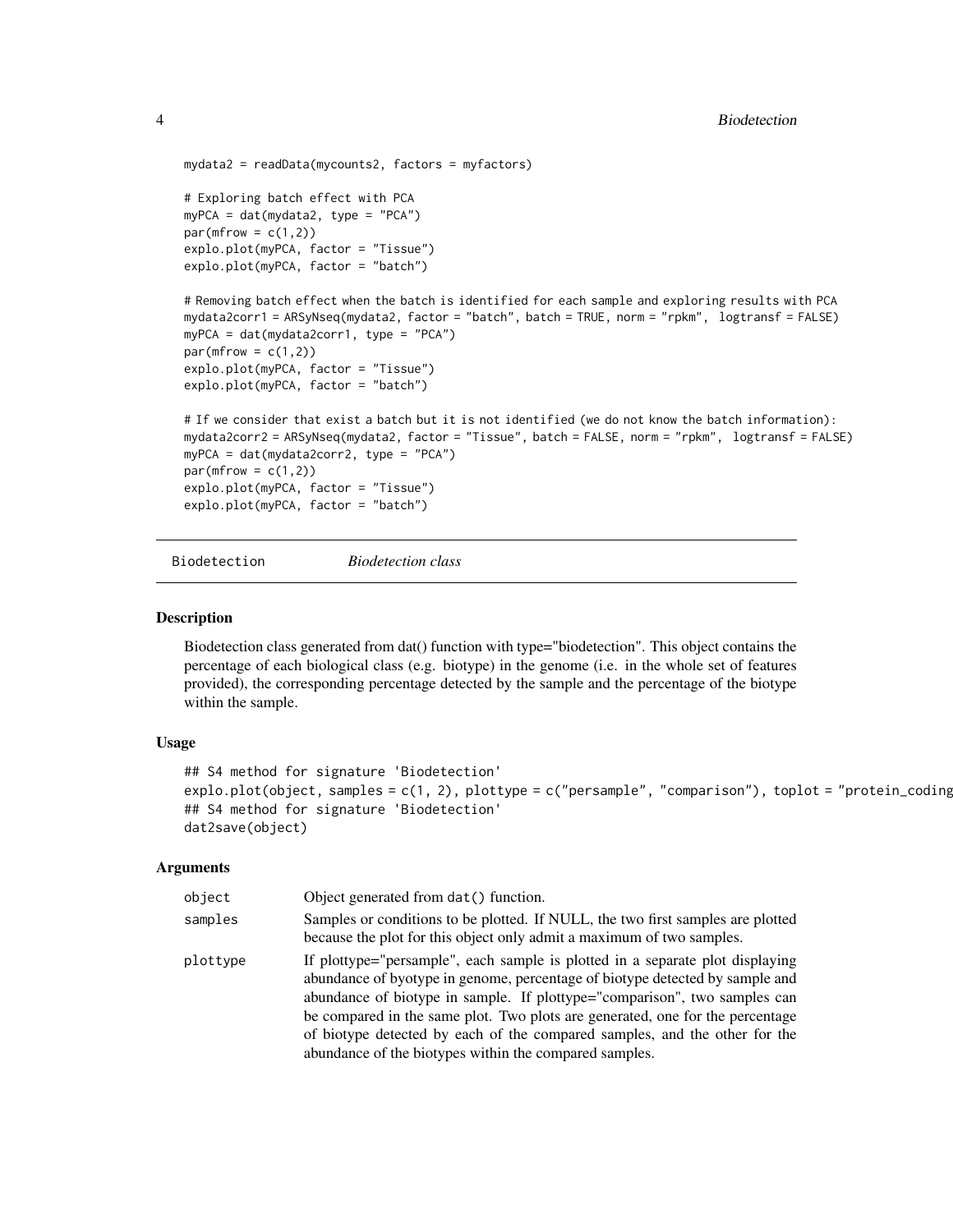#### <span id="page-4-0"></span>Slots/List Components

An object of this class contains an element (dat) which is a list with the following components:

genome: Vector containing the percentage of features per biotype in the genome.

biotables: List with as many elements as samples or conditions. Each element of the list contains the percentage of features in the genome per biotype detected in that sample or condition features per biotype and the percentage of detected features in the sample or condition per biotype.

#### Methods

This class has an specific show method in order to work and print a summary of the elements which are contained and a dat2save method to save the relevant information in an object cleanly. It also has an explo.plot method to plot the data contained in the object.

#### Author(s)

Sonia Tarazona

<span id="page-4-1"></span>

CD *CD class*

#### Description

CD class generated from dat() function with type="cd". This object contains the distributions of logfold changes (M values) between each of the samples and a reference sample as well as confidence intervals for the median of these distributions that are used to detect a potential RNA composition bias in the data.

## Usage

```
## S4 method for signature 'CD'
explo.plot(object, samples = NULL, ...)
## S4 method for signature 'CD'
dat2save(object)
```

| object                  | Object generated from dat () function.                                                                                                                           |
|-------------------------|------------------------------------------------------------------------------------------------------------------------------------------------------------------|
| samples                 | Samples or conditions to be plotted. If NULL, the twelve first samples are plot-<br>ted because the plot for this object only admit a maximum of twelve samples. |
| $\cdot$ $\cdot$ $\cdot$ | Any argument from par.                                                                                                                                           |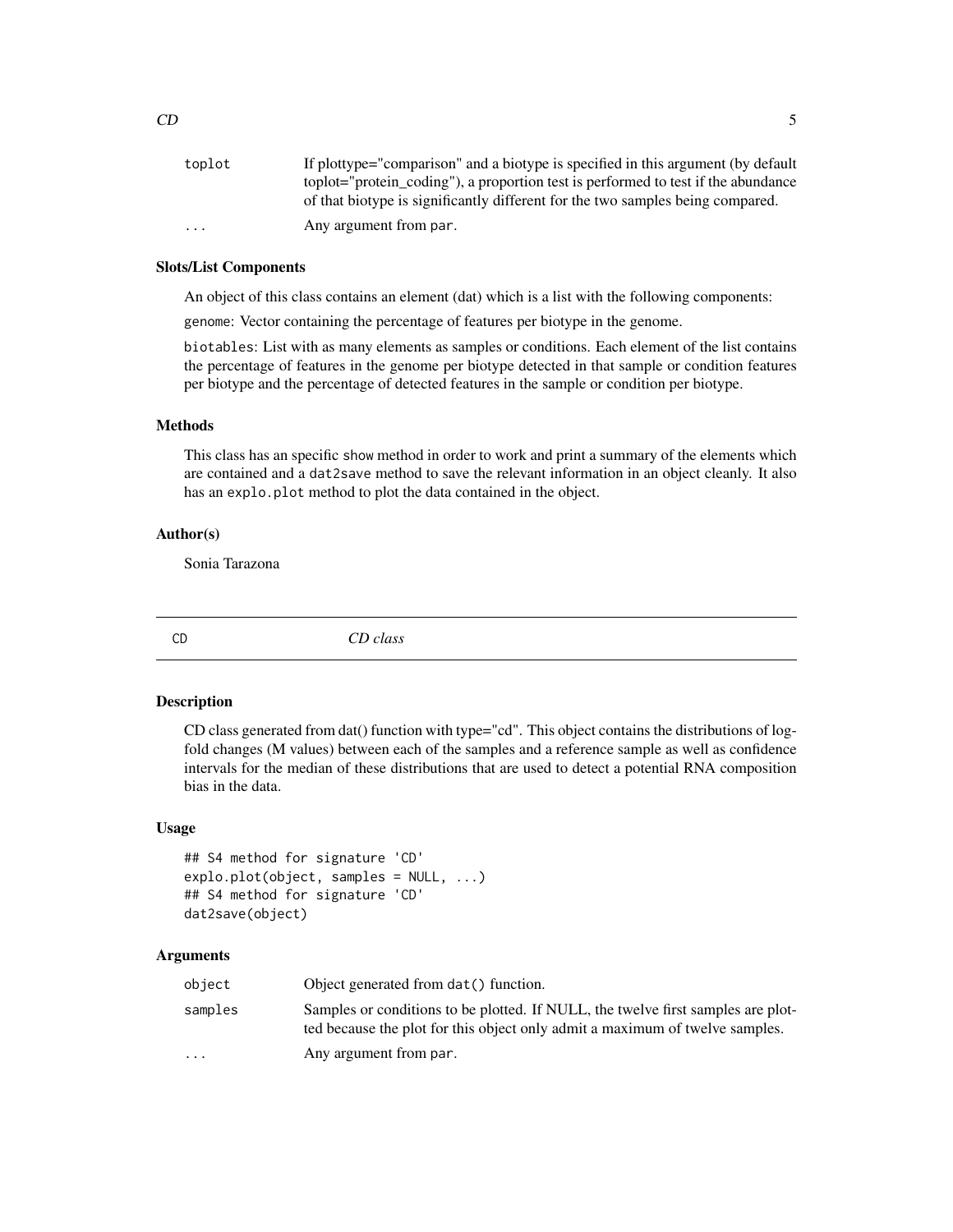#### <span id="page-5-0"></span>Slots/List Components

Objects of this class contain (at least) the following list components:

dat: List containing the following elements:

data2plot: Data frame where each column contains the M values obtained as the log2-ratio of each sample against the reference sample. refColumn: Column number in input data that is taken as the reference sample. DiagnosticTest: Data frame that contains the lower and upper limits of the confidence intervals for the median of M values per each sample. The last column indicates if the diagnostic test for that sample has been passed or failed (so normalization has to be applied).

#### Methods

This class has an specific show method in order to show the confidence intervals for the M median and a dat2save method to save the relevant information in the object in a user-friendly way. It also has an explo.plot method to plot the data contained in the object.

#### Author(s)

Sonia Tarazona

<span id="page-5-1"></span>CountsBio *CountsBio class*

#### Description

CountsBio class generated from dat() function with type="countsbio". This object contains the count distribution for each biological group and also the percentage of features with counts per million higher than 0, 1, 2, 5 or 10, per each sample independently and in at least one of the samples (total).

#### Usage

```
## S4 method for signature 'CountsBio'
explo.plot(object, samples = c(1,2), toplot = "global", plottype = c("barplot", "boxplot"),...)
## S4 method for signature 'CountsBio'
dat2save(object)
```

| object  | Object generated with dat() function.                                                                                                                                                                                                  |
|---------|----------------------------------------------------------------------------------------------------------------------------------------------------------------------------------------------------------------------------------------|
| toplot  | This parameter indicates which biological group is to be plotted. It may be a<br>number or a text with the name of the biological group. If toplot=1 (or "global"),<br>a global plot with all the biological groups will be generated. |
| samples | Samples or conditions to be plotted. If NULL, the two first samples are plotted<br>because the plot for this object only admit a maximum of two samples.                                                                               |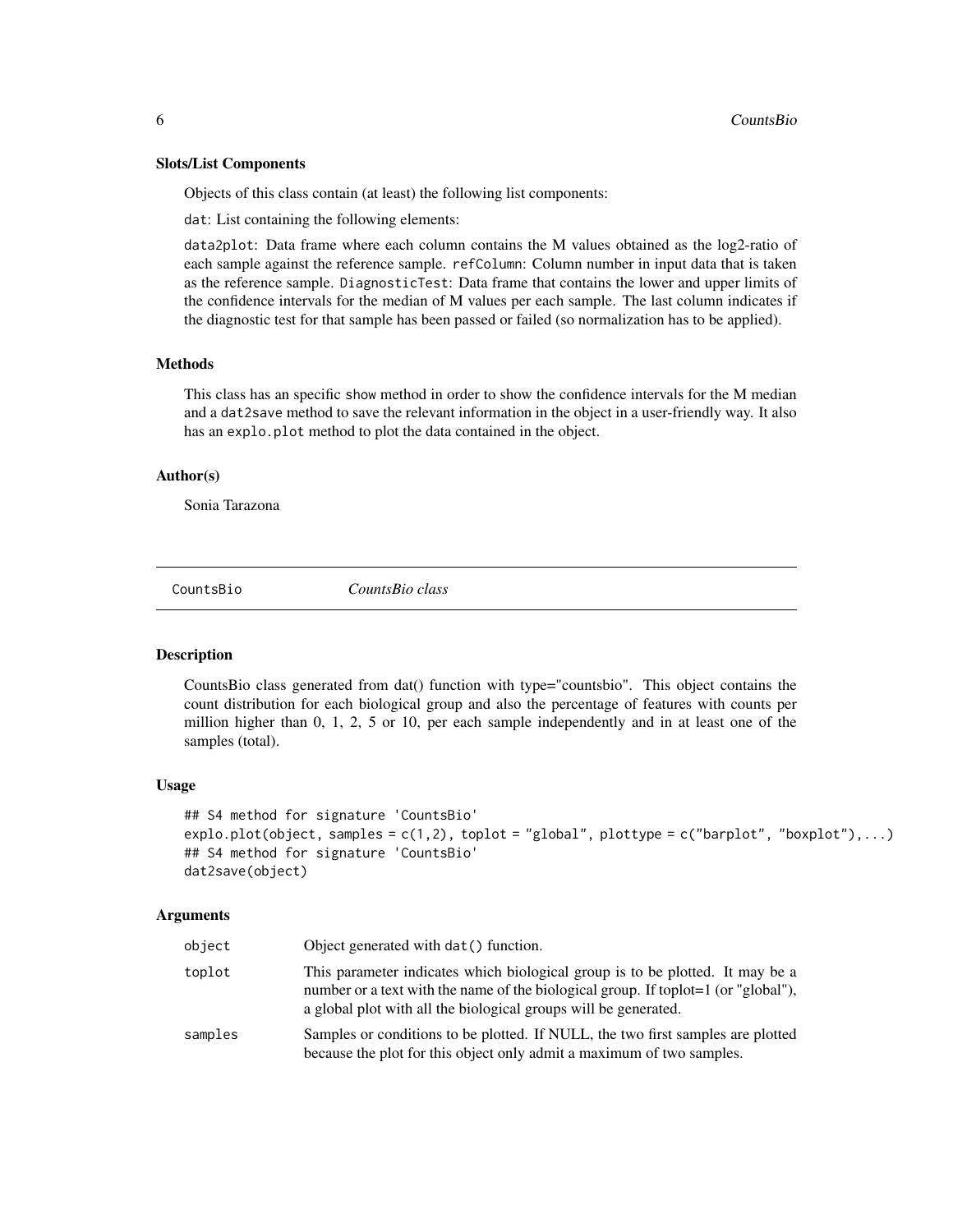#### <span id="page-6-0"></span>Data2Save 7

| plottype  | Type of plot to be generated for "countsbio" data. If "barplot", the plot indicates               |
|-----------|---------------------------------------------------------------------------------------------------|
|           | the percentage of features with counts per millior higher than $0, 1, 2, 5$ or $10$               |
|           | counts or less. Above each bar, the sequencing depth (million reads) is shown.                    |
|           | If "boxplot", a boxplot is drawn per sample or condition showing the count                        |
|           | distribution for features with more than 0 counts. Both types of plot can be                      |
|           | obtained for all features ("global") or for a specified biotype (when biotypes are<br>available). |
| $\ddotsc$ | Any argument from par.                                                                            |

#### Slots/List Components

Objects of this class contain a list (dat) with the following components:

result: Matrix containing the expression data for all the detected features and all samples or conditions.

bionum: Vector containing the number of detected features per biological group (global indicates the total).

biotypes: Vector containing the biological group (biotype) for each detected feature.

summary: List with as many elements as number of biotypes and an additional element with the global information (for all features). Each element is a data frame containing for each sample or condition the number of features with 0 counts, 1 count or less, 2 counts or less, 5 counts or less and 10 counts or less, more than 10 counts, the total number of features and the sequencing depth.

## Methods

This class has an specific show method in order to work and print a summary of the elements which are contained and a dat2save method to save the relevant information in an object cleanly. It also has an explo.plot method to plot the data contained in the object.

#### Author(s)

Sonia Tarazona

Data2Save *Saving data generated for exploratory plots.*

## <span id="page-6-1"></span>**Description**

This function is to save the data generated to draw the exploratory plots in a user-friendly format.

#### Value

The dat2save() function takes the object generated by dat() and creates a new one with the most relevant information.

## Author(s)

Sonia Tarazona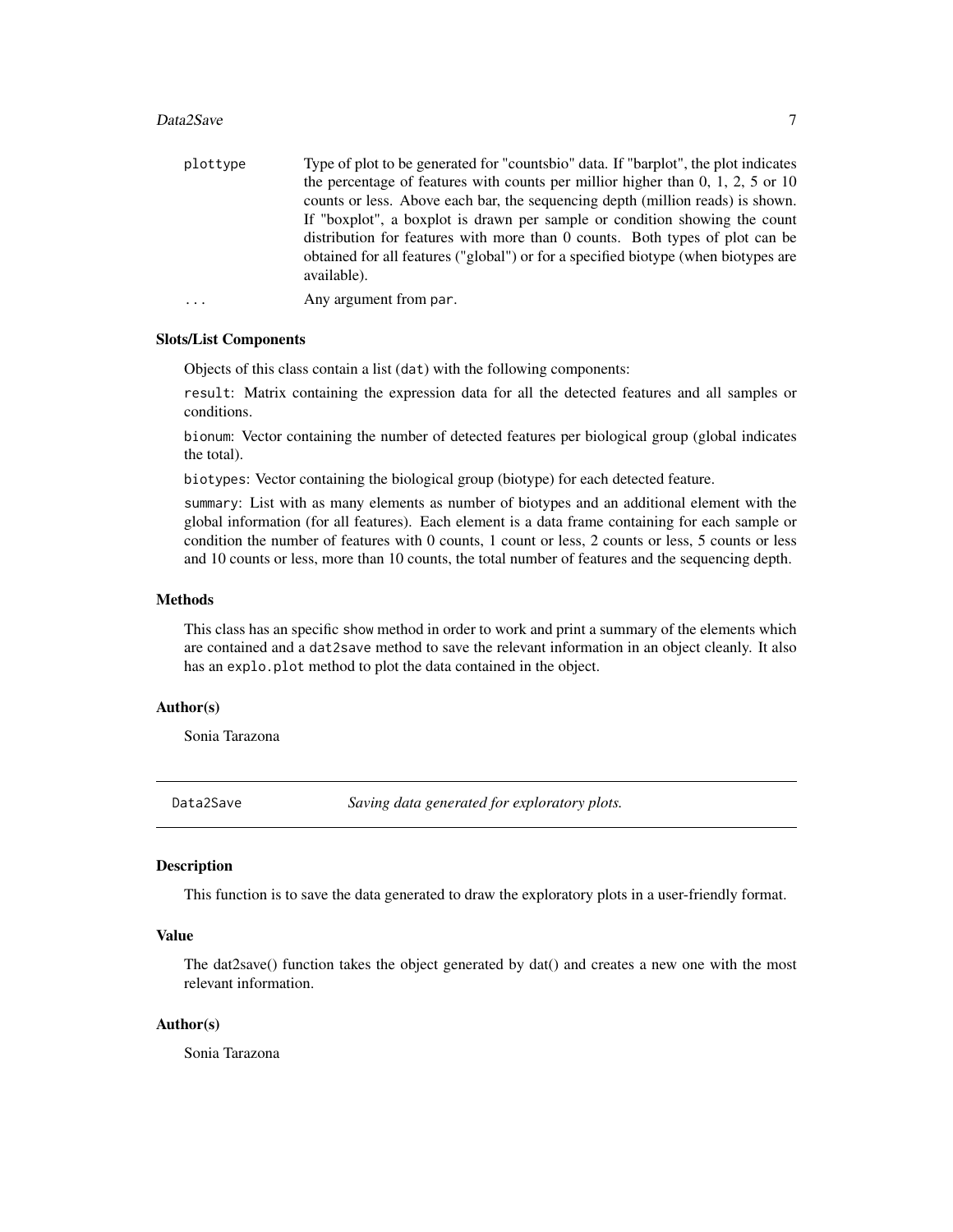## <span id="page-7-0"></span>See Also

[readData](#page-26-1), [addData](#page-26-2), [dat](#page-7-1), [explo.plot](#page-11-1).

#### Examples

```
## Load the input object with the expression data and the annotations
data(myCounts)
```
## Generating data for the plot "biodetection" and samples in columns 3 and 4 of expression data mydata2plot = dat(mydata, type = "biodetection",  $k = 0$ )

```
## Save the relevant information cleanly
mydata2save = dat2save(mydata2plot)
```
Data\_Exploration *Exploration of expression data.*

#### <span id="page-7-1"></span>Description

Take the expression data and the feature annotations to generate the results that will be used for the exploratory plots (explo.plot) or saved by the user to perform other analyses.

#### Usage

dat(input, type = c("biodetection","cd","countsbio","GCbias","lengthbias","saturation","PCA"),  $k = 0$ , ndepth = 6, factor = NULL, norm = FALSE, refColumn = 1, logtransf = FALSE)

| input  | Object of eSet class with expression data and optional annotation.                                                                                                                                                                                                                                                                                      |
|--------|---------------------------------------------------------------------------------------------------------------------------------------------------------------------------------------------------------------------------------------------------------------------------------------------------------------------------------------------------------|
| type   | Type of plot for which the data are to be generated. It can be one of: "biodetec-<br>tion","cd","countsbio","GCbias","lengthbias","saturation".                                                                                                                                                                                                         |
| k      | A feature is considered to be detected if the corresponding number of read counts<br>is $> k$ . By default, $k = 0$ . This parameter is used by types "biodetection" and<br>"saturation".                                                                                                                                                               |
| ndepth | Number of different sequencing depths to be simulated and plotted apart from<br>the real depth. By default, ndepth $= 6$ . This parameter is only used by type<br>"saturation".                                                                                                                                                                         |
| factor | If factor $=$ NULL (default), the calculations are done for each sample inde-<br>pendently. When the factor is specified, the calculations are done for each<br>experimental condition. Samples within the same condition are summed up<br>("biodetection") or averaged and normalized by sequencing depth ("countsbio",<br>"GCbias" and "lengthbias"). |
| norm   | To indicate if provided data are already normalized (TRUE) or they are raw data<br>(FALSE), which is the default. This parameter is used by types "cd", "length-<br>bias", "GCbias" and "countsbio".                                                                                                                                                    |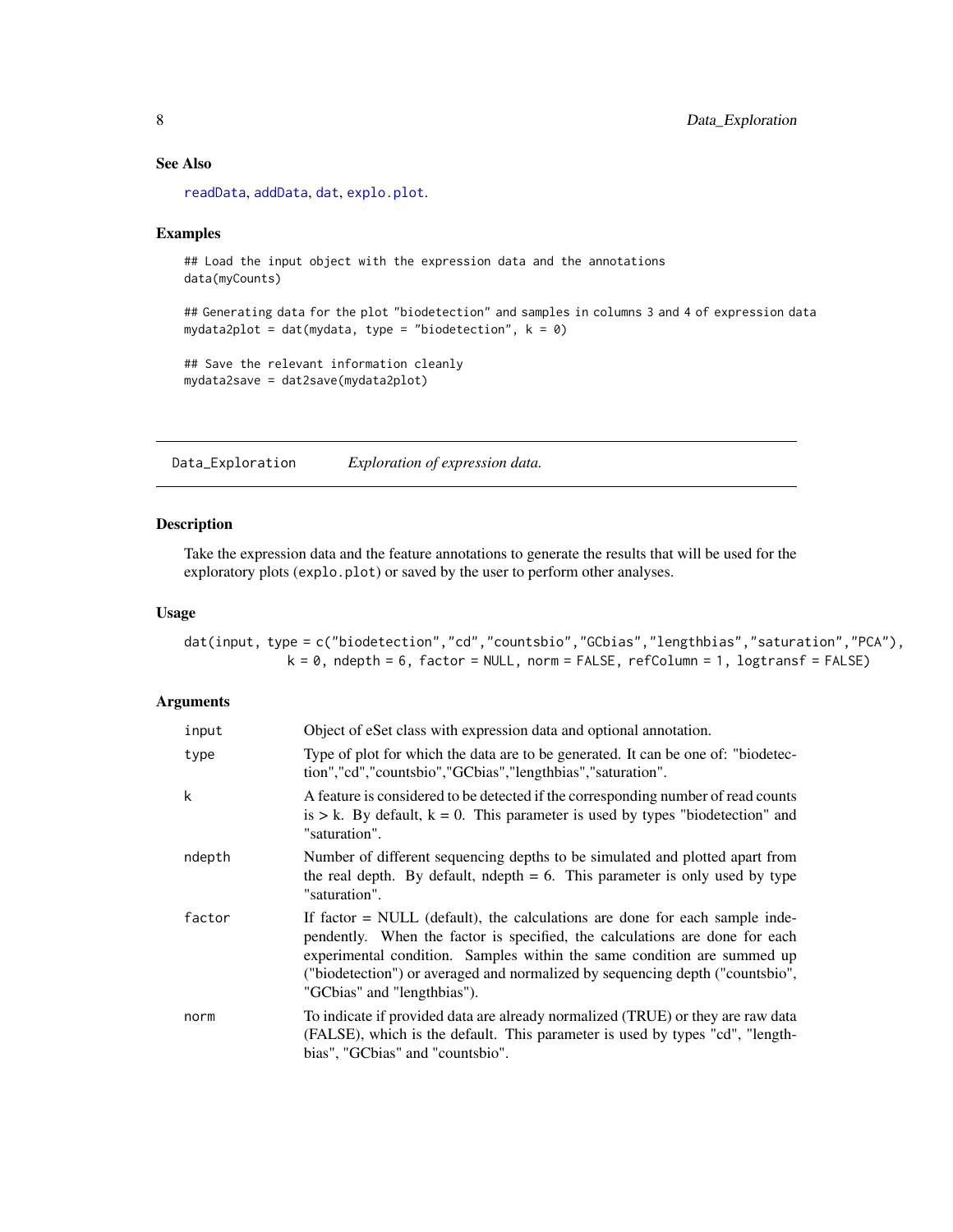#### <span id="page-8-0"></span>degenes to the control of the control of the control of the control of the control of the control of the control of the control of the control of the control of the control of the control of the control of the control of t

## Value

dat() function returns an S4 object to be used by explo.plot() or to be converted into a more friendly formatted object by the dat2save() function.

#### Author(s)

Sonia Tarazona

## See Also

[Biodetection](#page-3-1),[CD](#page-4-1),[CountsBio](#page-5-1),[GCbias](#page-13-1),[lengthbias](#page-15-1),[Saturation](#page-27-1),[PCA](#page-23-1),[readData](#page-26-1),[addData](#page-26-2),[dat2save](#page-6-1),[explo.plot](#page-11-1)

#### Examples

## Load the input object with the expression data and the annotations data(myCounts)

## Generating data for the plot "biodetection" and samples in columns 3 and 4 of expression data mydata2plot = dat(mydata, type = "biodetection",  $k = 0$ )

## Generating the corresponding plot explo.plot(mydata2plot, samples = c(3,4))

<span id="page-8-1"></span>

degenes *Recovering differencially expressed features.*

#### Description

Recovering differencially expressed features for a given threshold from noiseq or noiseqbio output objects.

#### Usage

degenes(object,  $q = 0.95$ ,  $M = NULL$ )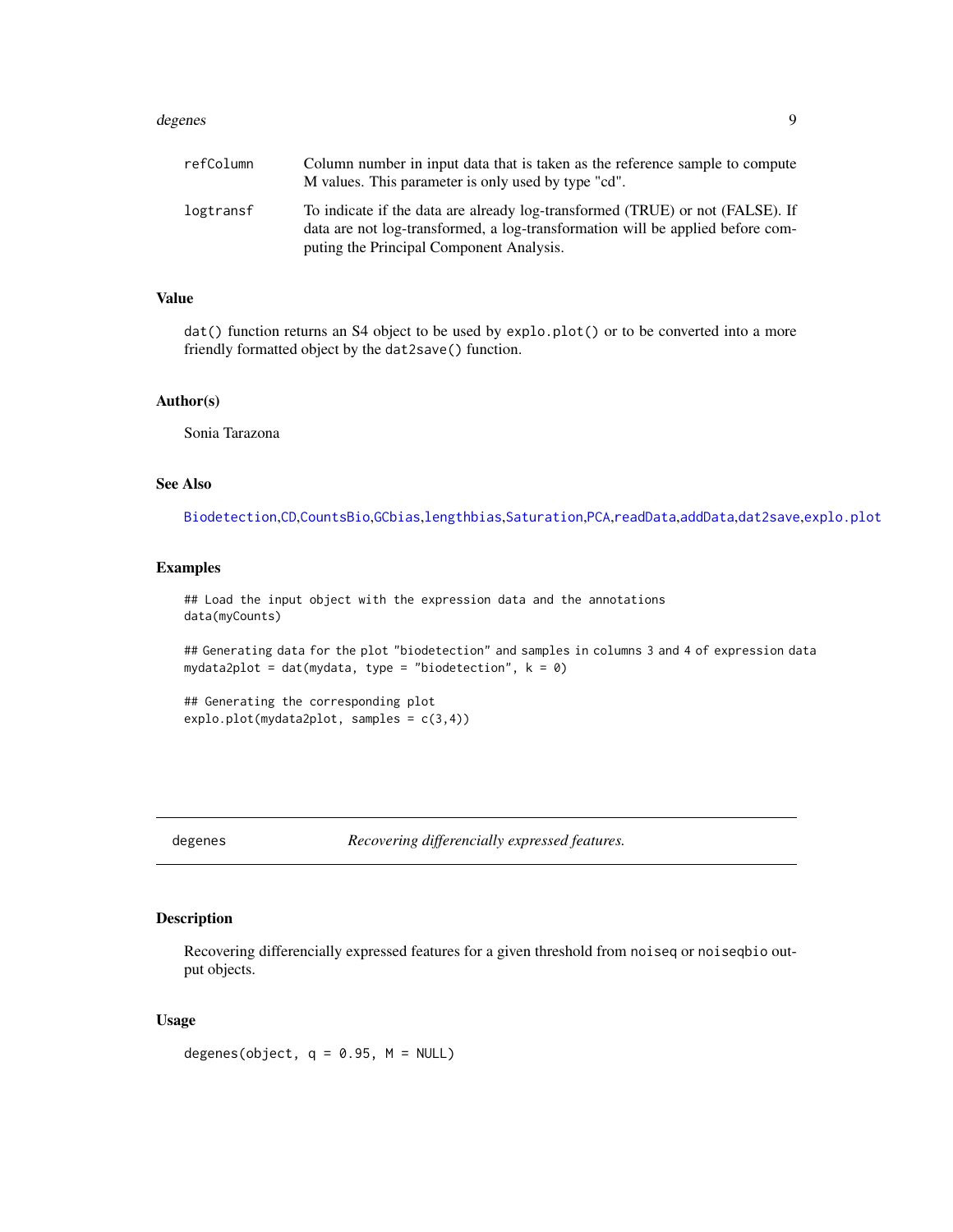#### <span id="page-9-0"></span>Arguments

| object | Object of class <b>Output</b> .                                                       |
|--------|---------------------------------------------------------------------------------------|
|        | Value for the probability threshold (by default, 0.95).                               |
| м      | String indicating if all differentially expressed features are to be returned or only |
|        | up or down-regulated features. The possible values are: "up" (up-regulated in         |
|        | condition 1), "down" (down-regulated in condition 1), or NULL (all differen-          |
|        | tially expressed features).                                                           |

## Value

A matrix containing the differencially expressed features, the statistics and the probability of differential expression.

#### Author(s)

Sonia Tarazona

## References

Marioni, J.C. and Mason, C.E. and Mane, S.M. and Stephens, M. and Gilad, Y. (2008) RNA-seq: an assessment of technical reproducibility and comparison with gene expression arrays. *Genome Research*, 18: 1509–1517.

#### See Also

[readData](#page-26-1), [noiseq](#page-17-1), [noiseqbio](#page-18-1).

## Examples

## Load the object mynoiseq generated by computing differential expression probability with noiseq() on Marioni's d data(noiseq)

## Third, use degenes() function to extract differentially expressed features: mynoiseq.deg = degenes(mynoiseq,  $q = 0.8$ ,  $M = NULL$ )

Differential expression plots *Plotting differential expression results*

## Description

Function to generate plots showing different aspects of differential expression results. Expression plot is to compare the expression values in each condition for all features. Differentially expressed features can be highlighted. Manhattan plot is to compare the expression values in each condition across all the chromosome positions. Differentially expressed features can also be highlighted. MD plot shows the values for (M,D) statistics. Differentially expressed features can also be highlighted. Distribution plot displays the percentage of differentially expressed features per chromosome and biotype (if this information is provided by the user).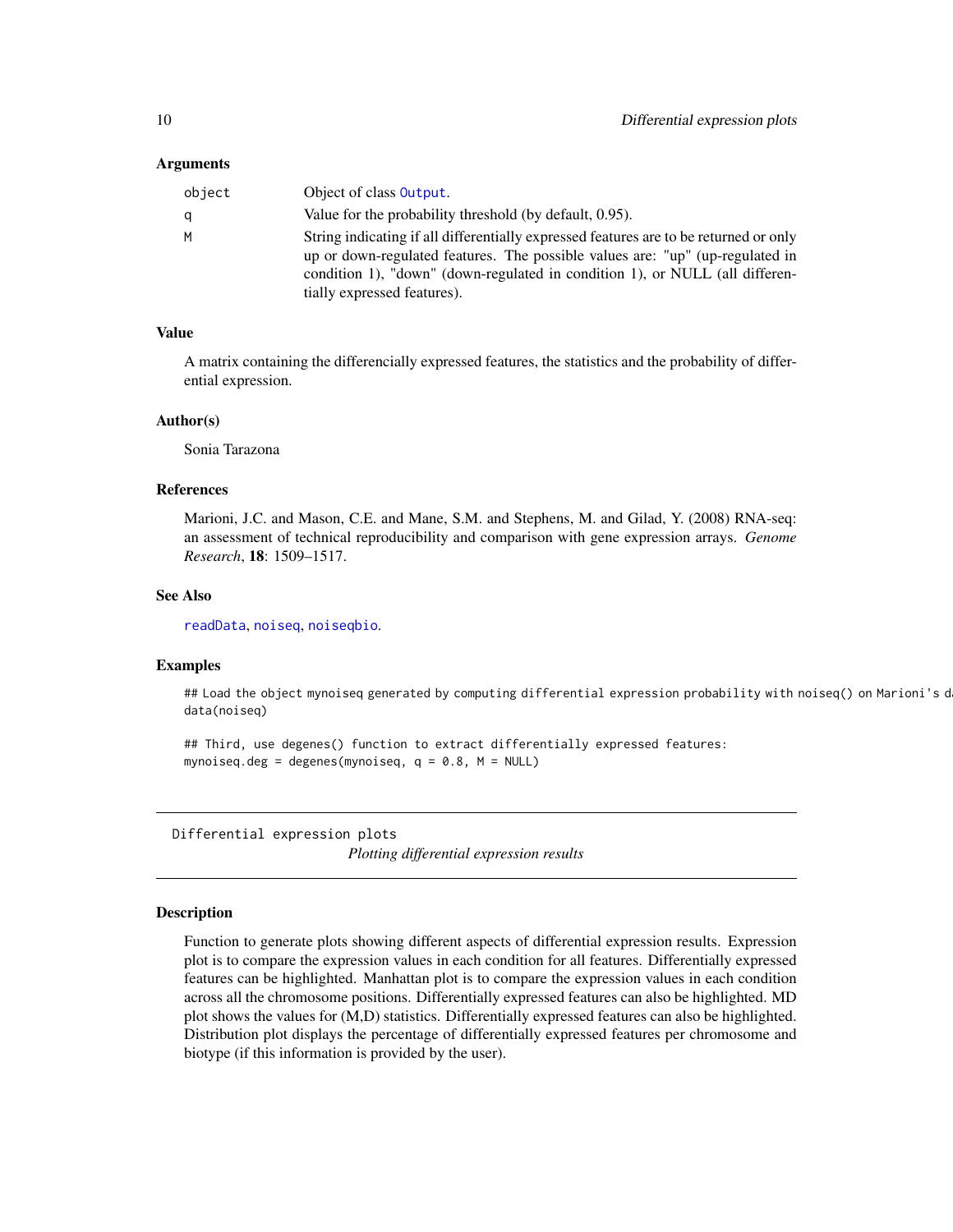## <span id="page-10-0"></span>Usage

DE.plot(output,  $q = NULL$ , graphic = c("MD","expr","chrom","distr"), pch = 20, cex = 0.5, col = 1, pch.sel  $chromosomes = NULL, join = FALSE, ...)$ 

## Arguments

| output                    | Object of class Output.                                                                                                                                                                                                                                                                                                                                                                                                                                                                                                                           |
|---------------------------|---------------------------------------------------------------------------------------------------------------------------------------------------------------------------------------------------------------------------------------------------------------------------------------------------------------------------------------------------------------------------------------------------------------------------------------------------------------------------------------------------------------------------------------------------|
| q                         | Probability of differential expression threshold to determine differentially ex-<br>pressed features.                                                                                                                                                                                                                                                                                                                                                                                                                                             |
| graphic                   | String indicating which kind of plot is to be generated. If "expr", the feature<br>expression values are depicted. If "MD", the values for the (M,D) statistics<br>when comparing both conditions are used. If "chrom", the feature expression<br>values are depicted across their positions in the chromosomes (if chromosome<br>information has been provided). If "distr", two plots showing the percentage of<br>differentially expressed features per both chromosome and biotype are generated<br>(only if this information is available).  |
| $pch, cex, col, \ldots$   |                                                                                                                                                                                                                                                                                                                                                                                                                                                                                                                                                   |
|                           | Graphical parameters as in any other R plot. See par. They do not apply for<br>graphic="chrom".                                                                                                                                                                                                                                                                                                                                                                                                                                                   |
| pch.sel, cex.sel, col.sel |                                                                                                                                                                                                                                                                                                                                                                                                                                                                                                                                                   |
|                           | pch, cex and col, respectively, to represent differentially expressed features.<br>They do not apply for graphic="chrom".                                                                                                                                                                                                                                                                                                                                                                                                                         |
| log.scale                 | If TRUE, $log2(data+K)$ values are depicted instead of the expression data in the<br>Output object. K is an appropriate constant to avoid negative values. It does not<br>apply for graphic="MD" and graphic="distr".                                                                                                                                                                                                                                                                                                                             |
| chromosomes               | Character vector indicating the chromosomes to be plotted. If NULL, all chro-<br>mosomes are plotted. It only applies for graphic="chrom" and graphic="distr".<br>For graphic="chrom", the chromosomes are plotted in the given order. In some<br>cases (e.g. chromosome names are character strings), it is very convenient to<br>specify the order although all chromosomes are being plotted. For graphic="distr",<br>the chromosomes are plotted according to the number of features they contain<br>(from the highest number to the lowest). |
| join                      | If FALSE, each chromosome is depicted in a separate line. If TRUE, all the<br>chromosomes are depicted in the same line, consecutively (useful for prokaryote<br>organisms). It only applies for graphic="chrom".                                                                                                                                                                                                                                                                                                                                 |

## Author(s)

Sonia Tarazona

## See Also

[readData](#page-26-1), [noiseq](#page-17-1), [degenes](#page-8-1).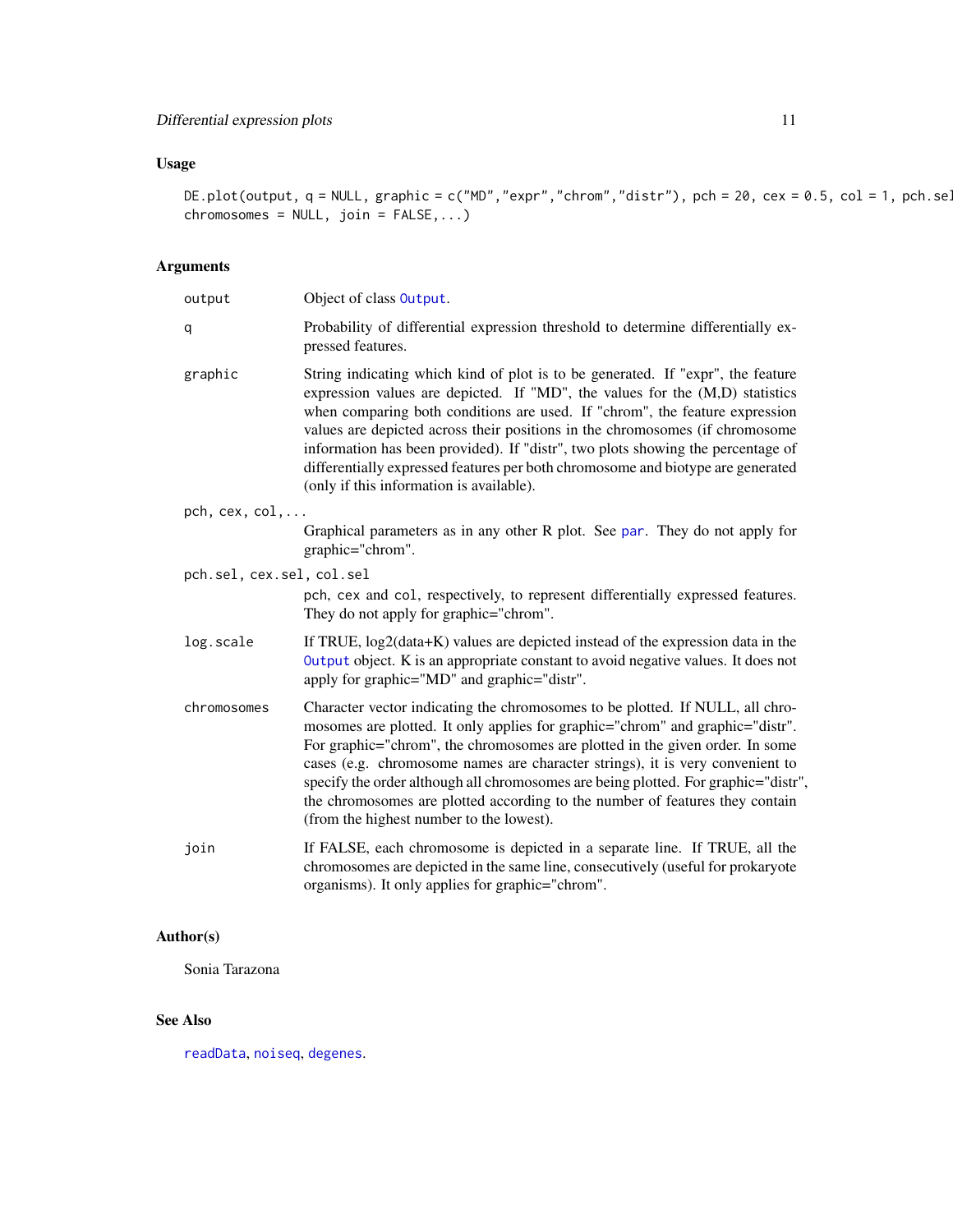#### Examples

```
## We load the object generated after running noiseq on Marioni's data
data(noiseq)
## Third, plot the expression values for all genes and highlighting the differentially expressed genes
DE.plot(mynoiseq, q = 0.8, graphic = "expr", log.scale = TRUE)
DE.plot(mynoiseq, q = 0.8, graphic = "MD")DE.plot(mynoiseq, chromosomes = c(1,2), log.scale = TRUE,join = FALSE, q = 0.8, graphic = "chrom")
DE.plot(mynoiseq, chromosomes = NULL, q = 0.8, graphic = "distr")
```
example *Example of objects used and created by the NOISeq package*

## **Description**

This is a quick view of the objects generated by the package. To take a look, see the usage information. These objects have been created from Marioni's reduce dataset (only chromosomes I to IV).

#### Usage

# To load the object myCounts generated by the readData() function from R objects containing expression o data(myCounts)

# To load the object generated after running the noiseq() function to compute differential expression: data(noiseq)

#### References

Marioni, J.C. and Mason, C.E. and Mane, S.M. and Stephens, M. and Gilad, Y. (2008) RNA-seq: an assessment of technical reproducibility and comparison with gene expression arrays. *Genome Research*, 18: 1509–1517.

Exploratory\_Plots *Exploratory plots for expression data.*

#### <span id="page-11-1"></span>Description

Standard generic function. Different types of plots showing the biological classification for detected features, the expression distribution across samples or biological groups, the detection of technical bias such as length, GCcontent or RNA composition, the dependence of expression on sequencing depth, etc.

#### Usage

```
explo.plot(object, ...)
```
<span id="page-11-0"></span>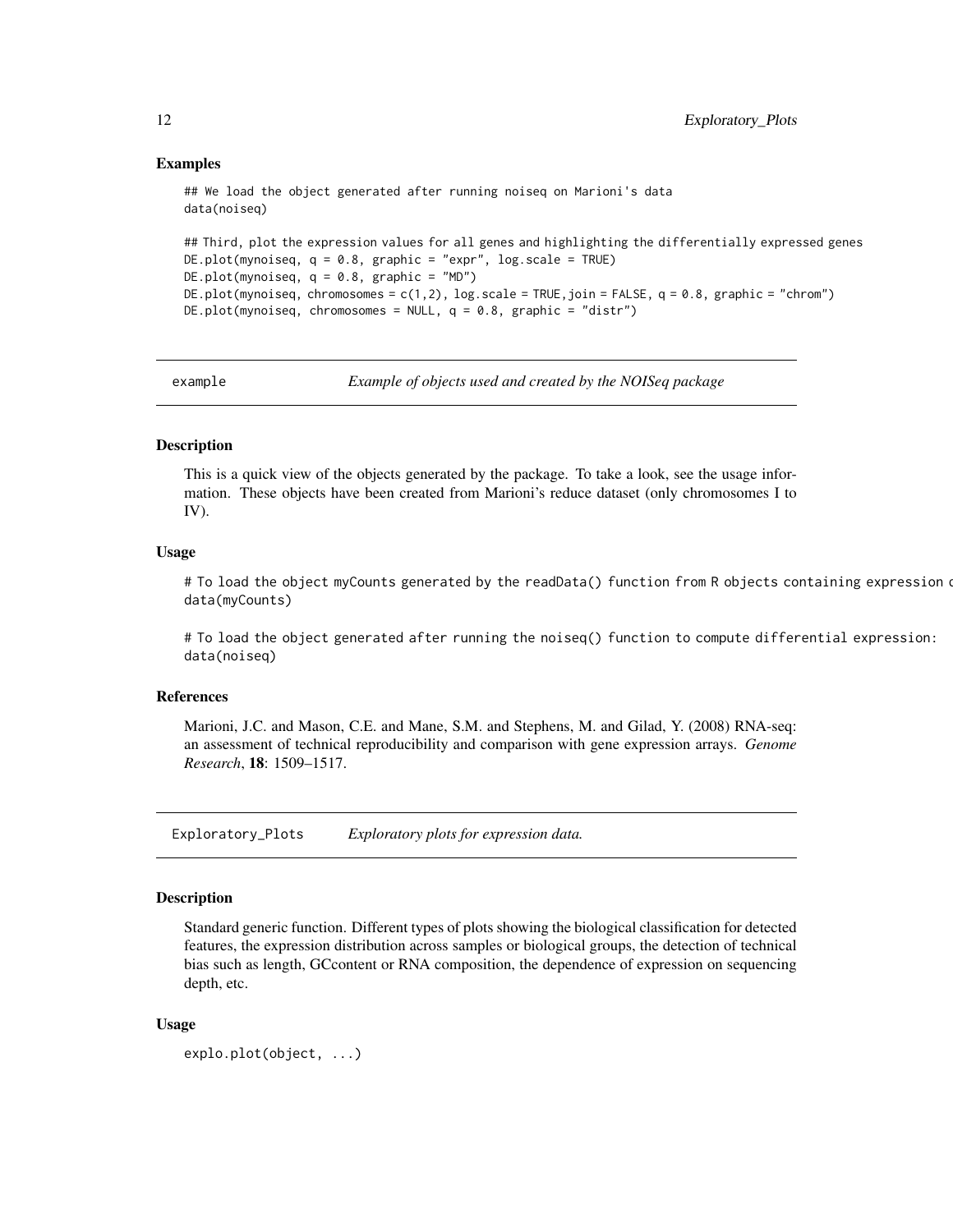## <span id="page-12-0"></span>FilterLowCounts 13

#### Arguments

| object   | Object generated with dat () function. |
|----------|----------------------------------------|
| $\cdots$ | Any argument from par.                 |

## Value

The explo.plot() function takes the object generated by dat() and draws the corresponding plot.

#### Author(s)

Sonia Tarazona

## See Also

[Biodetection](#page-3-1),[CD](#page-4-1),[CountsBio](#page-5-1),[GCbias](#page-13-1),[lengthbias](#page-15-1),[Saturation](#page-27-1), [PCA](#page-23-1), [readData](#page-26-1), [addData](#page-26-2), [dat](#page-7-1).

## Examples

## Load the input object with the expression data and the annotations data(myCounts)

```
## Generating data for the plot "biodetection" and samples in columns 3 and 4 of expression data
mydata2plot = dat(mydata, type = "biodetection", k = 0)
```
## Generating the corresponding plot explo.plot(mydata2plot)

FilterLowCounts *Methods to filter out low count features*

#### Description

Function to filter out the low count features according to three different methods.

#### Usage

```
filtered.data(dataset, factor, norm = TRUE, depth = NULL, method = 1, cv.cutoff = 100, cpm = 1, p.adj = "\cdot
```

| dataset | Matrix or data.frame containing the expression values for each sample (columns)<br>and feature (rows). |
|---------|--------------------------------------------------------------------------------------------------------|
| factor  | Vector or factor indicating which condition each sample (column) in dataset<br>belongs to.             |
| norm    | Logical value indicating whether the data are already normalized (TRUE) or not<br>(FALSE).             |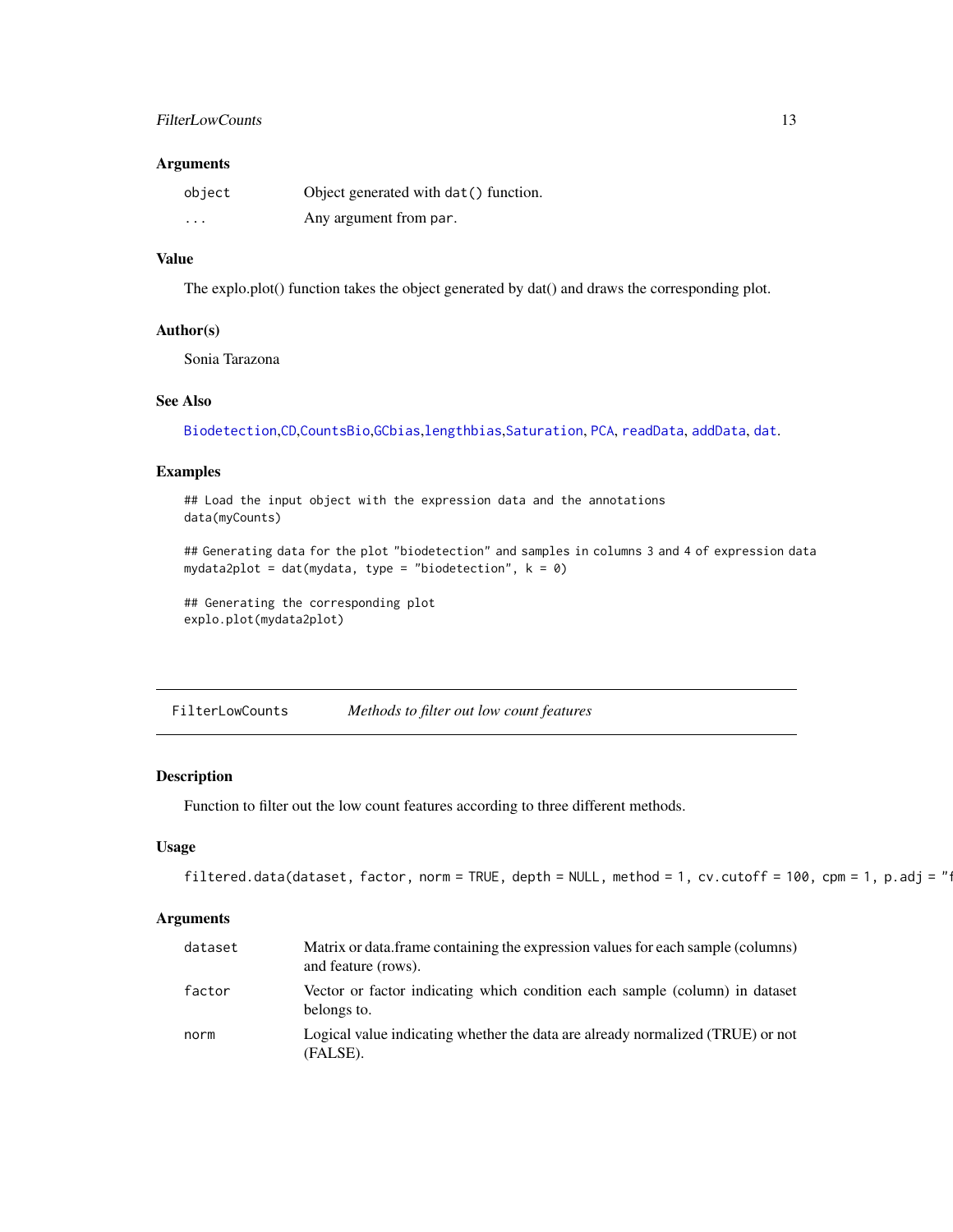<span id="page-13-0"></span>

| depth     | Sequencing depth of samples (column totals before normalizing the data). Depth<br>only needs to be provided when method $=$ 3 and norm $=$ TRUE.                                                                                                                                                                                                                                                                                                                                                                                                                                                                                                                                                                                                                                                                                                                                                                                          |
|-----------|-------------------------------------------------------------------------------------------------------------------------------------------------------------------------------------------------------------------------------------------------------------------------------------------------------------------------------------------------------------------------------------------------------------------------------------------------------------------------------------------------------------------------------------------------------------------------------------------------------------------------------------------------------------------------------------------------------------------------------------------------------------------------------------------------------------------------------------------------------------------------------------------------------------------------------------------|
| method    | Method must be one of 1,2 or 3. Method 1 (CPM) removes those features that<br>have an average expression per condition less than cpm value and a coefficient<br>of variation per condition higher than cv.cutoff (in percentage) in all the condi-<br>tions. Method 2 (Wilcoxon) performs a Wilcoxon test per condition and feature<br>where in the null hypothesis the median expression is $0$ and in the alternative<br>the median is higher than 0. Those features with p-value greater than 0.05 in<br>all the conditions are removed. Method 3 (Proportion test) performs a propor-<br>tion test on the counts per condition and feature (or pseudo-counts if data were<br>normalized) where null hypothesis is that the feature relative expression (count<br>proportion) is equal to $cpm/106$ and higher than $cpm/106$ for the alternative.<br>Those features with p-value greater than 0.05 in all the conditions are removed. |
| cv.cutoff | Cutoff for the coefficient of variation per condition to be used in method 1 (in<br>percentage).                                                                                                                                                                                                                                                                                                                                                                                                                                                                                                                                                                                                                                                                                                                                                                                                                                          |
| cpm       | Cutoff for the counts per million value to be used in methods 1 and 3.                                                                                                                                                                                                                                                                                                                                                                                                                                                                                                                                                                                                                                                                                                                                                                                                                                                                    |
| $p.add$ j | Method for the multiple testing correction. The same methods as in the p.adjust<br>function in stats package can be chosen: "holm", "hochberg", "hommel", "bon-<br>ferroni", "BH", "BY", "fdr", "none".                                                                                                                                                                                                                                                                                                                                                                                                                                                                                                                                                                                                                                                                                                                                   |

## Author(s)

Sonia Tarazona

#### Examples

```
## Simulate some count data
datasim = matrix(sample(0:100, 2000, replace = TRUE), ncol = 4)
## Filtering low counts (method 1)
myfilt1 = filtered.data(datasim, factor = c("cond1", "cond1", "cond2", "cond2"), norm = FALSE, depth = NULL, method
## Filtering low counts (method 2)
myfilt2 = filtered.data(datasim, factor = c("cond1", "cond1", "cond2", "cond2"), norm = FALSE, method = 2)
## Filtering low counts (method 3)
myfilt3 = filtered.data(datasim, factor = c("cond1", "cond1", "cond2", "cond2"), norm = FALSE, method = 3, cpm = 1)
```
<span id="page-13-1"></span>GCbias *GCbias class*

#### Description

GCbias class generated from dat() function with type="GCbias". This object contains the trimmed mean of expression for each GC content bin of 200 features per sample or condition and also per biotype (if available). It also includes the corresponding spline regression model fitted to explain the relationship between length and expression.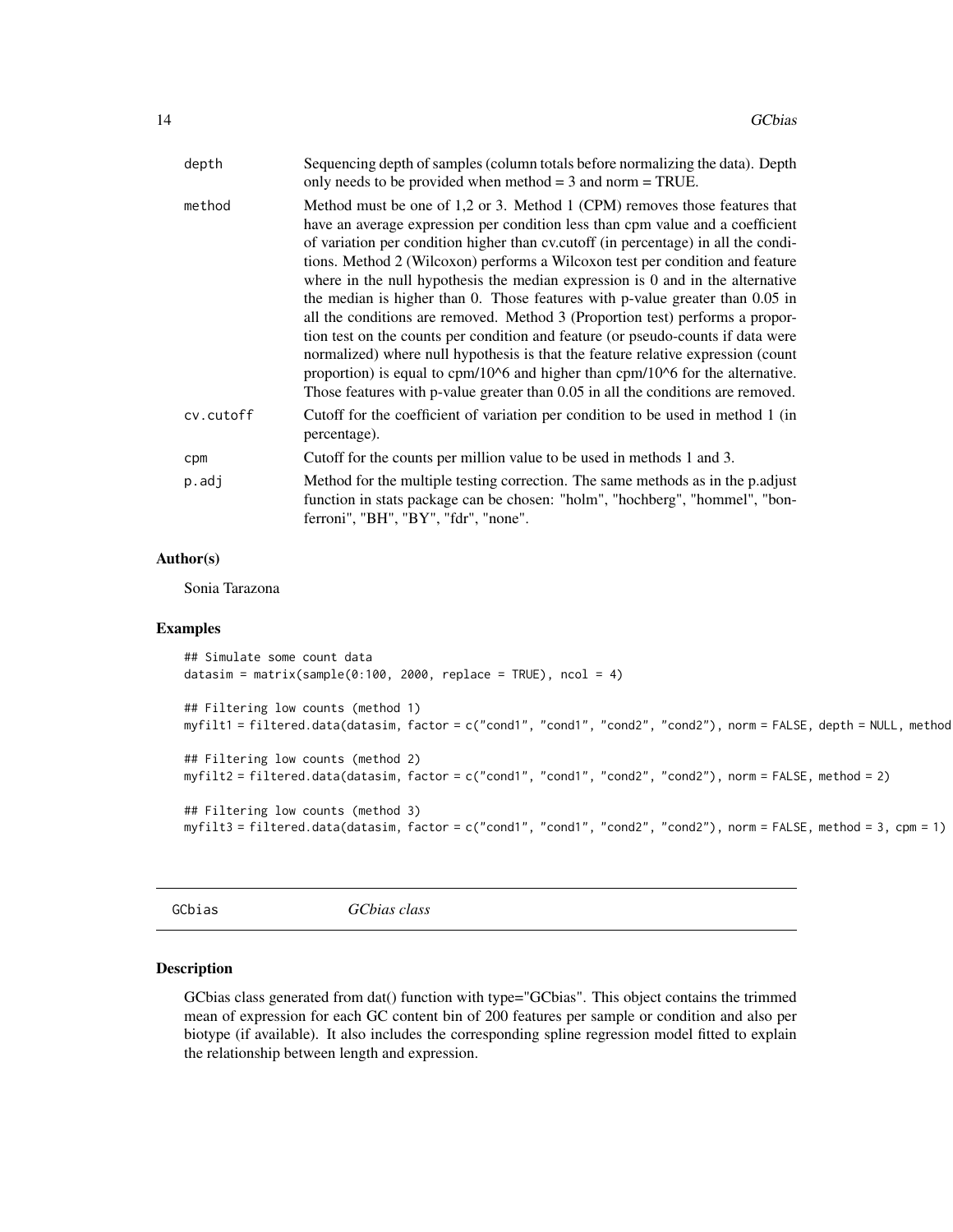#### GCbias 15

## Usage

```
## S4 method for signature 'GCbias'
explo.plot(object, samples = NULL, toplot = "global", ...)
## S4 method for signature 'GCbias'
dat2save(object)
```
#### Arguments

| object  | Object generated with dat () function.                                                                                                                                                                                                                                                                                                                |
|---------|-------------------------------------------------------------------------------------------------------------------------------------------------------------------------------------------------------------------------------------------------------------------------------------------------------------------------------------------------------|
| toplot  | Biological group to be plotted (features not belonging to that group are dis-<br>carded). It may be a number or a text with the name of the biological group. If<br>toplot=1 or toplot="global", all features are used for the plot.                                                                                                                  |
| samples | Samples (or conditions) to be plotted. If NULL, all the samples are plotted. If<br>samples $> 2$ , only a descriptive plot will be generated. If not, diagnostic plots<br>will be obtained showing both the R-squared and model p-value from the spline<br>regression model describing the relationship between the GC content and the<br>expression. |
| .       | Any argument from par.                                                                                                                                                                                                                                                                                                                                |

#### Slots/List Components

Objects of this class contain (at least) the following list components:

dat: List containing the information generated by dat() function. This list has the following elements:

data2plot: A list with as many elements as biological groups (the first element correspond to all the features). Each element of the list is a matrix containing the GC content bins in the first column and an additional column for the trimmed mean expression per bin for each sample or condition. RegressionModels: A list with as many elements as samples or conditions. Each element is an "lm" class object containing the spline regression model relating GC content and expression for that sample or condition (considering all the features).

## Methods

This class has an specific show method to print a summary of spline regression models and a dat2save method to save the GC content bin information. It also has an explo.plot method to plot the data contained in the object.

#### Author(s)

Sonia Tarazona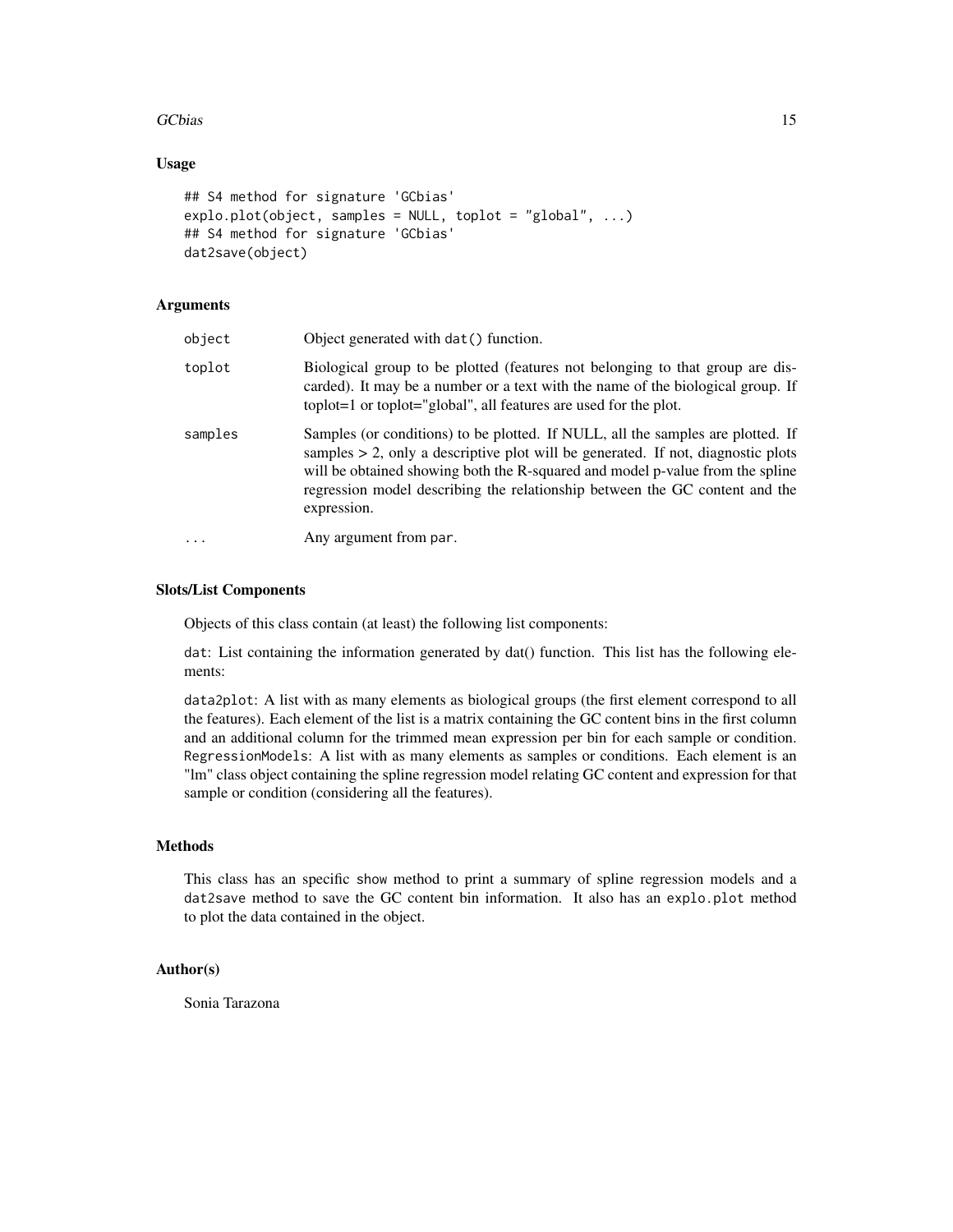<span id="page-15-1"></span><span id="page-15-0"></span>

#### **Description**

lengthbias class generated from dat() function with type="lengthbias". This object contains the trimmed mean of expression for each length bin of 200 features per sample or condition and also per biotype (if available). It also includes the corresponding spline regression models fitted to explain the relationship between length and expression.

#### Usage

```
## S4 method for signature 'lengthbias'
explo.plot(object, samples = NULL, toplot = "global", ...)## S4 method for signature 'lengthbias'
dat2save(object)
```
#### Arguments

| object    | Object generated with dat () function.                                                                                                                                                                                                                                                                                                            |
|-----------|---------------------------------------------------------------------------------------------------------------------------------------------------------------------------------------------------------------------------------------------------------------------------------------------------------------------------------------------------|
| toplot    | Biological group to be plotted (features not belonging to that group are dis-<br>carded). It may be a number or a text with the name of the biological group. If<br>toplot=1 or toplot="global", all features are used for the plot.                                                                                                              |
| samples   | Samples (or conditions) to be plotted. If NULL, all the samples are plotted.<br>If samples $> 2$ , only a descriptive plot will be generated. If not, diagnostic<br>plots will be obtained showing both the R-squared and model p-value from the<br>spline regression model describing the relationship between the length and the<br>expression. |
| $\ddotsc$ | Any argument from par.                                                                                                                                                                                                                                                                                                                            |

#### Slots/List Components

Objects of this class contain (at least) the following list components:

dat: List containing the information generated by dat() function. This list has the following elements:

data2plot: A list with as many elements as biological groups (the first element correspond to all the features). Each element of the list is a matrix containing the length bins in the first column and an additional column for the trimmed mean expression per bin for each sample or condition. RegressionModels: A list with as many elements as samples or conditions. Each element is an "lm" class object containing the spline regression model relating length and expression for that sample or condition (considering all the features).

## Methods

This class has an specific show method to print a summary of spline regression models and a dat2save method to save the length bin information. It also has an explo.plot method to plot the data contained in the object.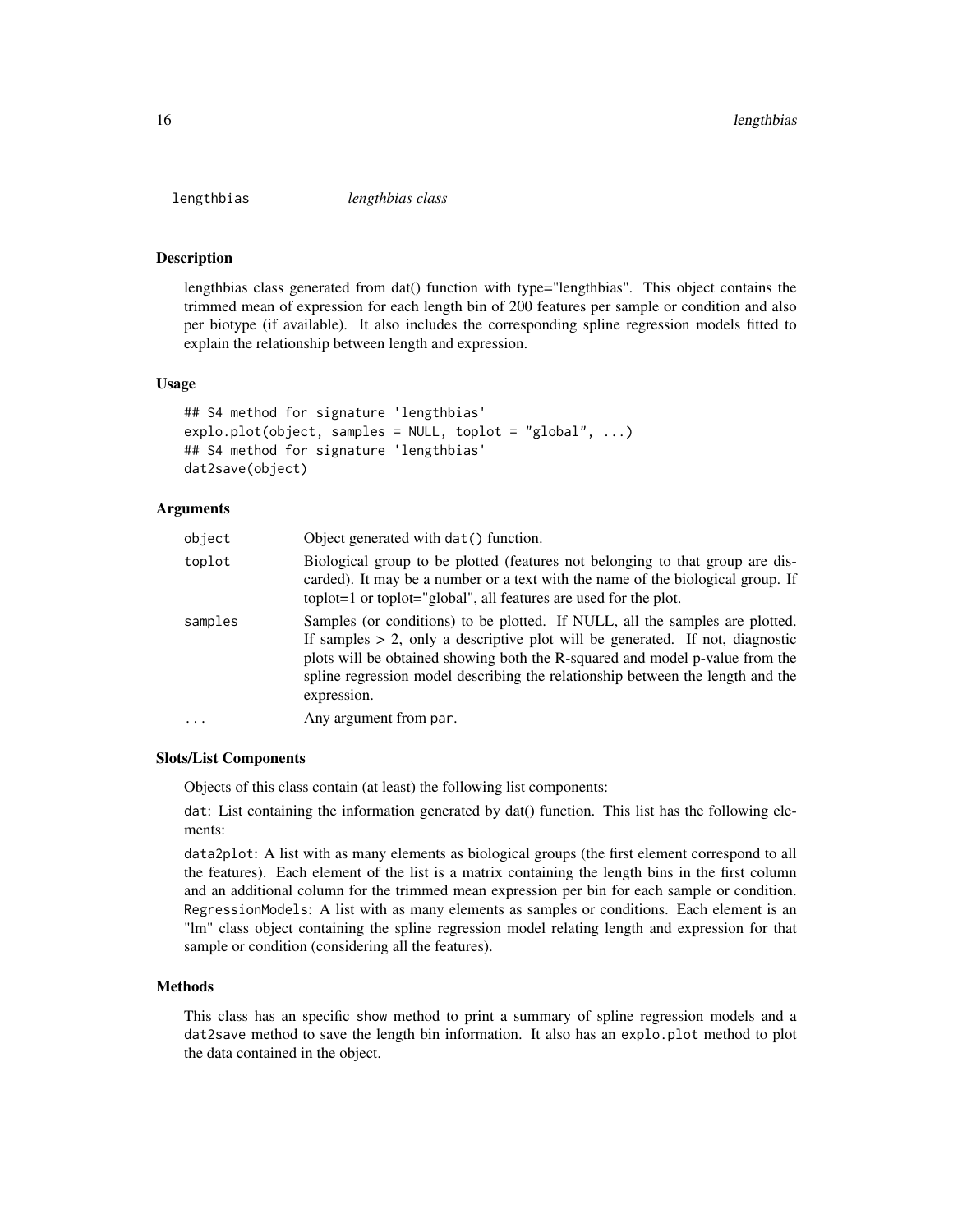#### <span id="page-16-0"></span>Marioni **17**

#### Author(s)

Sonia Tarazona

Marioni *Marioni's dataset*

#### Description

This is a reduced version for the RNA-seq count data from Marioni et al. (2008) along with additional annotation such as gene biotype, gene length, GC content, chromosome, start position and end position for genes in chromosomes I to IV. The expression data consists of 10 samples from kidney and liver tissues. There are five technical replicates (lanes) per tissue.

#### Usage

data(Marioni)

#### References

Marioni, J.C. and Mason, C.E. and Mane, S.M. and Stephens, M. and Gilad, Y. (2008) RNA-seq: an assessment of technical reproducibility and comparison with gene expression arrays. *Genome Research*, 18: 1509–1517.

<span id="page-16-1"></span>

myCounts *Class myCounts*

#### Description

This is the main class which contains the information needed to do the different analyses.

#### Extends

Class eSet (package 'Biobase').

## Quick View

This object will contain the expression data and further information needed to do the exploratory analysis or the normalization such as the length, GC content, biotypes, chromosomes and positions for each feature.

Internally, the data is stored as follows:

As myCounts derives from eSet, we have used the slot assayData to store all the expression data, phenoData to store the factors with the conditions, featureData which will contain the variables Length, GCcontent, Biotype, Chromosome, Start Position, End Position for each feature. It has been used the slot experimentData derived from MIAME-class which will contain the type of replicates (biological replicates, technical replicates or no replicates at all).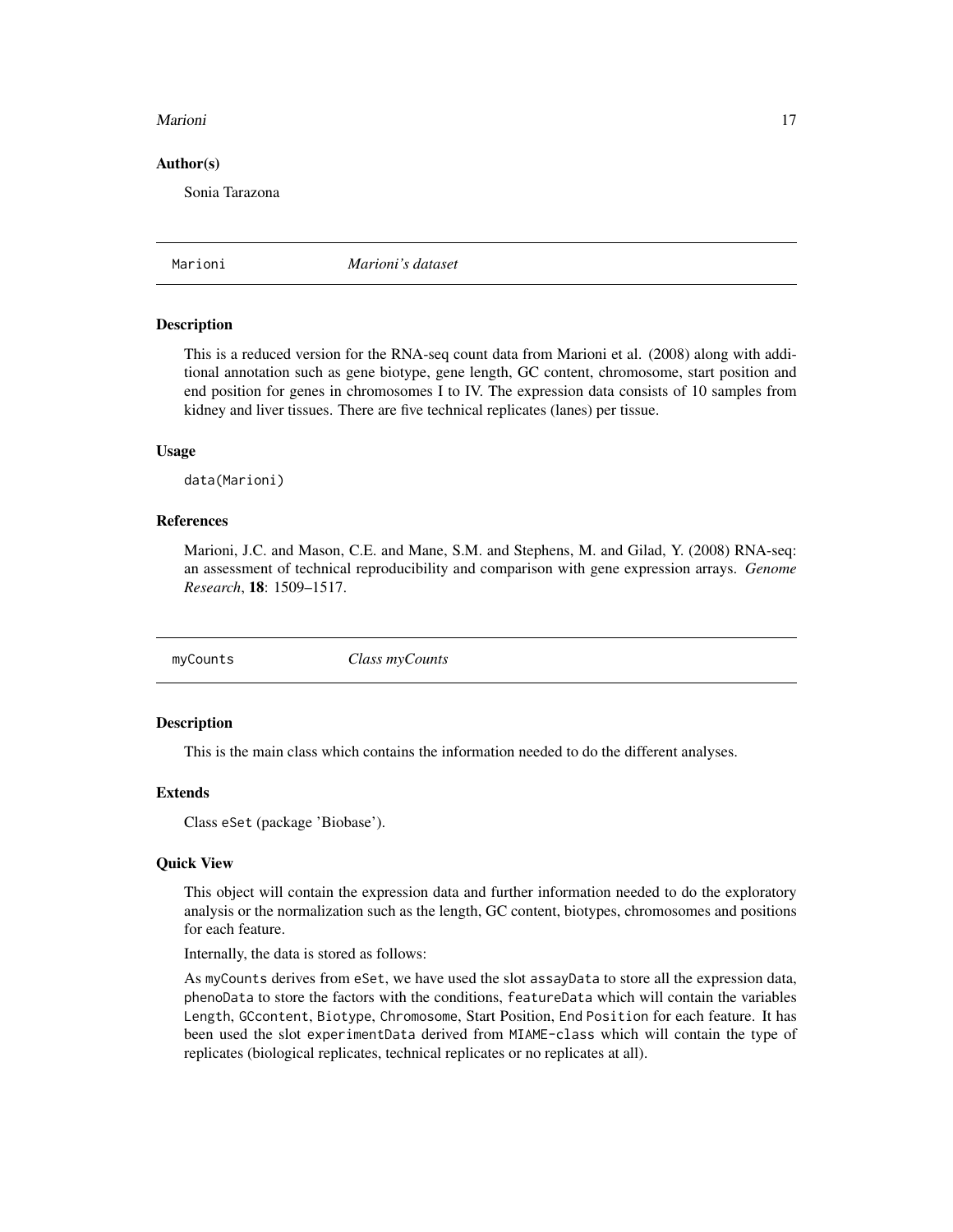<span id="page-17-0"></span>18 noiseann an t-Italia. Tha ann am t-Italia ann am t-Italia ann am t-Italia. Tha ann am t-Italia ann am t-Italia ann am t-Italia. Tha ann am t-Italia ann am t-Italia ann am t-Italia ann am t-Italia. Tha ann am t-Italia an

## Author(s)

Sonia Tarazona

## See Also

If you need further information to know the methods that can be used, see eSet, AnnotatedDataFrame-class, MIAME-class.

<span id="page-17-1"></span>

| noiseg | Differential expression method for technical replicates or no replicates |
|--------|--------------------------------------------------------------------------|
|        | at all                                                                   |

## Description

noiseq computes differential expression between two experimental conditions from read count data (e.g. RNA-seq).

## Usage

```
noiseq(input, k = 0.5, norm = c("rpkm","uqua","tmm","n"),
replicates = c("technical","biological","no"),
factor=NULL, conditions=NULL, pnr = 0.2, nss = 5, v = 0.02, lc = 0)
```

| input          | Object of eSet class coming from readData function or other R packages such<br>as DESeq.                                                                                                                                |
|----------------|-------------------------------------------------------------------------------------------------------------------------------------------------------------------------------------------------------------------------|
| factor         | A string indicating the name of factor whose levels are the conditions to be<br>compared.                                                                                                                               |
| conditions     | A vector containing the two conditions to be compared by the differential ex-<br>pression algorithm (needed when the factor contains more than 2 different<br>conditions).                                              |
| replicates     | In this argument, the type of replicates to be used is defined: "technical", "bio-<br>logical" or "no" replicates. By default, "technical" replicates option is chosen.                                                 |
| k              | Counts equal to 0 are replaced by k. By default, $k = 0.5$ .                                                                                                                                                            |
| norm           | Normalization method. It can be one of "rpkm" (default), "uqua" (upper quar-<br>tile), "tmm" (trimmed mean of M) or "n" (no normalization).                                                                             |
| 1 <sub>c</sub> | Length correction is done by dividing expression by length $\Delta$ lc. By default, lc =<br>0.                                                                                                                          |
| pnr            | Percentage of the total reads used to simulated each sample when no replicates<br>are available. By default, $pnr = 0.2$ .                                                                                              |
| nss            | Number of samples to simulate for each condition ( $nss$ = 2). By default, $nss$ =<br>5.                                                                                                                                |
| $\mathsf{V}$   | Variability in the simulated sample total reads. By default, $v = 0.02$ . Sample<br>total reads is computed as a random value from a uniform distribution in the<br>interval [(pnr-v)*sum(counts), (pnr+v)*sum(counts)] |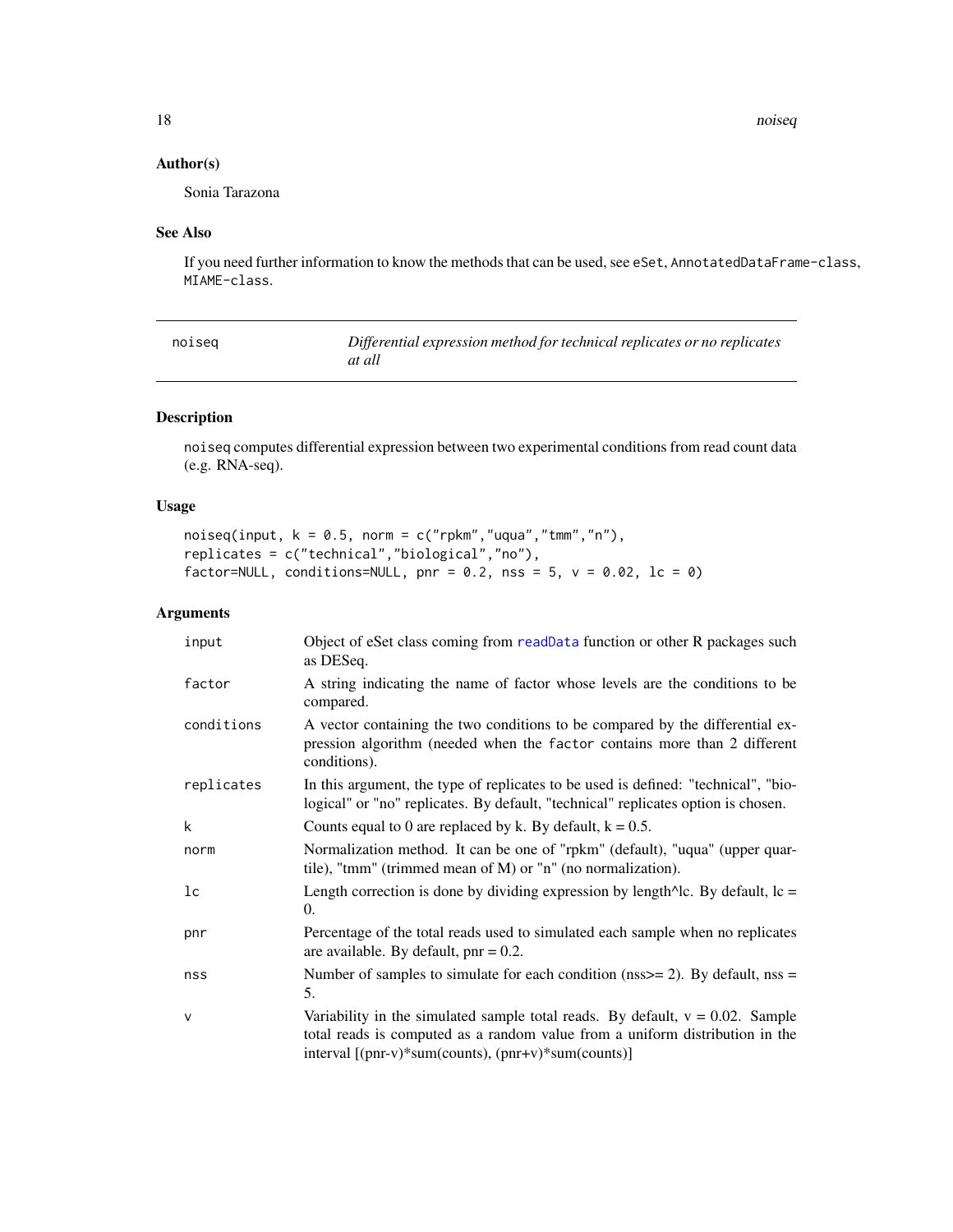#### <span id="page-18-0"></span>noiseqbio 19

#### Value

The function returns an object of class [Output](#page-22-1)

#### Author(s)

Sonia Tarazona

#### References

Bullard J.H., Purdom E., Hansen K.D. and Dudoit S. (2010) Evaluation of statistical methods for normalization and differential expression in mRNA-seq experiments. *BMC Bioinformatics* 11(1):94+.

Mortazavi A., Williams B.A., McCue K., Schaeer L. and Wold B. (2008) Mapping and quantifying mammalian transcriptomes by RNA-seq. *Nature Methods* 5(7):621-628.

Robinson M.D. and Oshlack A. (2010) A scaling normalization method for differential expression analysis of RNA-seq data. *Genome Biology* 11(3):R25+.

Marioni, J.C. and Mason, C.E. and Mane, S.M. and Stephens, M. and Gilad, Y. (2008) RNA-seq: an assessment of technical reproducibility and comparison with gene expression arrays. *Genome Research*, 18: 1509–1517.

#### See Also

[readData](#page-26-1).

#### Examples

## Load the input object from Marioni's data as returned by readData() data(myCounts)

## Computing differential expression probability on RPKM-normalized data by NOISeq-real using factor "Tissue" mynoiseq = noiseq(mydata, k = 0.5, norm = "rpkm", replicates = "technical", factor="Tissue", pnr =  $0.2$ , nss =  $5$ ,  $v = 0.02$ , lc = 1)

## Computing differential expression probability on Upper Quartile normalized data by NOISeq-real ## using factor "TissueRun" and comparing samples in Run 1 (levels "Kidney\_1" and "Liver\_1") mynoiseq.uqua = noiseq(mydata, k = 0.5, norm = "uqua", replicates = "technical", factor="TissueRun", conditions =  $c("Kidney_1", "Liver_1"), pnr = 0.2, nss = 5, v = 0.02, lc = 1)$ 

<span id="page-18-1"></span>noiseqbio *Differential expression method for biological replicates*

#### **Description**

noiseqbio computes differential expression between two experimental conditions from read count data (e.g. RNA-seq).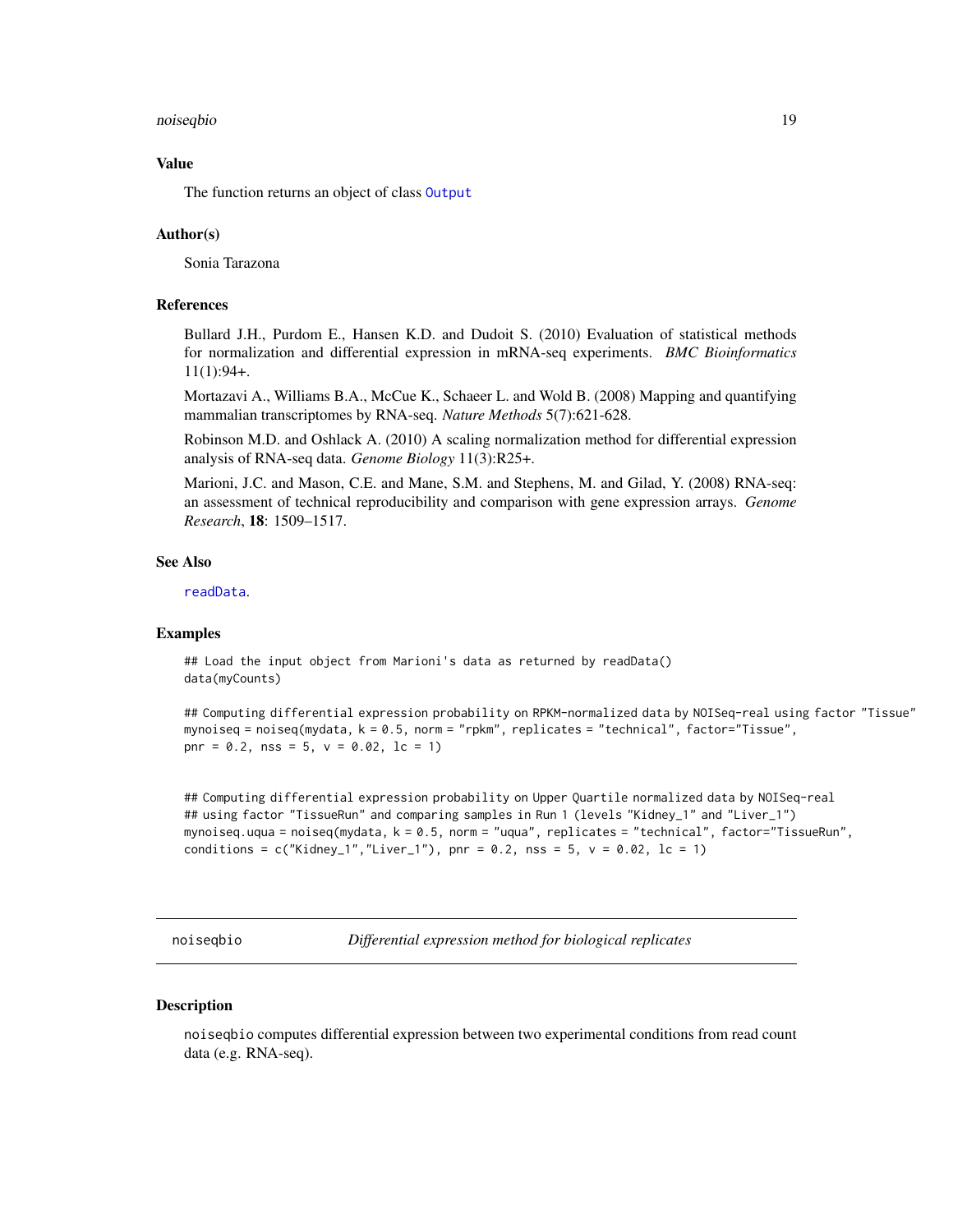## Usage

```
noiseqbio(input, k = 0.5, norm = c("rpkm","uqua","tmm","n"), nclust = 15, plot = FALSE,
                      factor=NULL, conditions = NULL, lc = 0, r = 50, adj = 1.5,
                     a\thetaper = 0.9, random.seed = 12345, filter = 1, depth = NULL,
                      cv.cutoff = 500, cm = 1)
```

| input         | Object of eSet class coming from readData function or other R packages such<br>as DESeq.                                                                                                                                                                                                                                                                                                                                |
|---------------|-------------------------------------------------------------------------------------------------------------------------------------------------------------------------------------------------------------------------------------------------------------------------------------------------------------------------------------------------------------------------------------------------------------------------|
| k             | Counts equal to 0 are replaced by k. By default, $k = 0.5$ .                                                                                                                                                                                                                                                                                                                                                            |
| norm          | Normalization method. It can be one of "rpkm" (default), "uqua" (upper quar-<br>tile), "tmm" (trimmed mean of M) or "n" (no normalization).                                                                                                                                                                                                                                                                             |
| factor        | A string indicating the name of factor whose levels are the conditions to be<br>compared.                                                                                                                                                                                                                                                                                                                               |
| conditions    | A vector containing the two conditions to be compared by the differential ex-<br>pression algorithm (needed when the factor contains more than 2 different<br>conditions).                                                                                                                                                                                                                                              |
| $1\mathrm{c}$ | Length correction is done by dividing expression by length $\triangle$ lc. By default, lc =<br>$\overline{0}$ .                                                                                                                                                                                                                                                                                                         |
| r             | Number of permutations to generate noise distribution by resampling.                                                                                                                                                                                                                                                                                                                                                    |
| adj           | Smoothing parameter for the Kernel Density Estimation of noise distribution.<br>Higher values produce smoother curves.                                                                                                                                                                                                                                                                                                  |
| nclust        | Number of clusters for the K-means algorithm. Used when the number of repli-<br>cates per condition is less than 5.                                                                                                                                                                                                                                                                                                     |
| plot          | If TRUE, a plot is generated showing the mixture distribution (f) and the noise<br>distribution (f0) of theta values.                                                                                                                                                                                                                                                                                                   |
| a0per         | M and D values are corrected for the biological variability by being divided by<br>$S + a0$ , where S is the standard error of the corresponding statistic and a0 is<br>determined by the value of a0per parameter. If a0per is NULL, $a0 = 0$ . If a0per<br>is a value between 0 and 1, a0 is the a0per percentile of S values for all features.<br>If a0per = "B", a0 takes the highest value given by $100*max(S)$ . |
| random.seed   | Random seed. In order to get the same results in different runs of the method<br>(otherwise the resampling procedure would produce different resulst), the ran-<br>dom seed is set to this parameter value.                                                                                                                                                                                                             |
| filter        | Method to filter out low count features before computing differential expression<br>analysis. If filter=0, no filtering is performed. If 1, CPM method is applied. If<br>2, Wilcoxon test method (not recommended when the number of replicates per<br>condition is less than 5), If 3, proportion test method. Type ?filtered.data<br>for more details.                                                                |
| depth         | Sequencing depth of each sample to be used by filtering method. It must be data<br>provided when the data is already normalized and filtering method 3 is to be<br>applied.                                                                                                                                                                                                                                             |
| cv.cutoff     | Cutoff for the coefficient of variation per condition to be used in filtering method<br>1.                                                                                                                                                                                                                                                                                                                              |
| cpm           | Cutoff for the counts per million value to be used in filtering methods 1 and 3.                                                                                                                                                                                                                                                                                                                                        |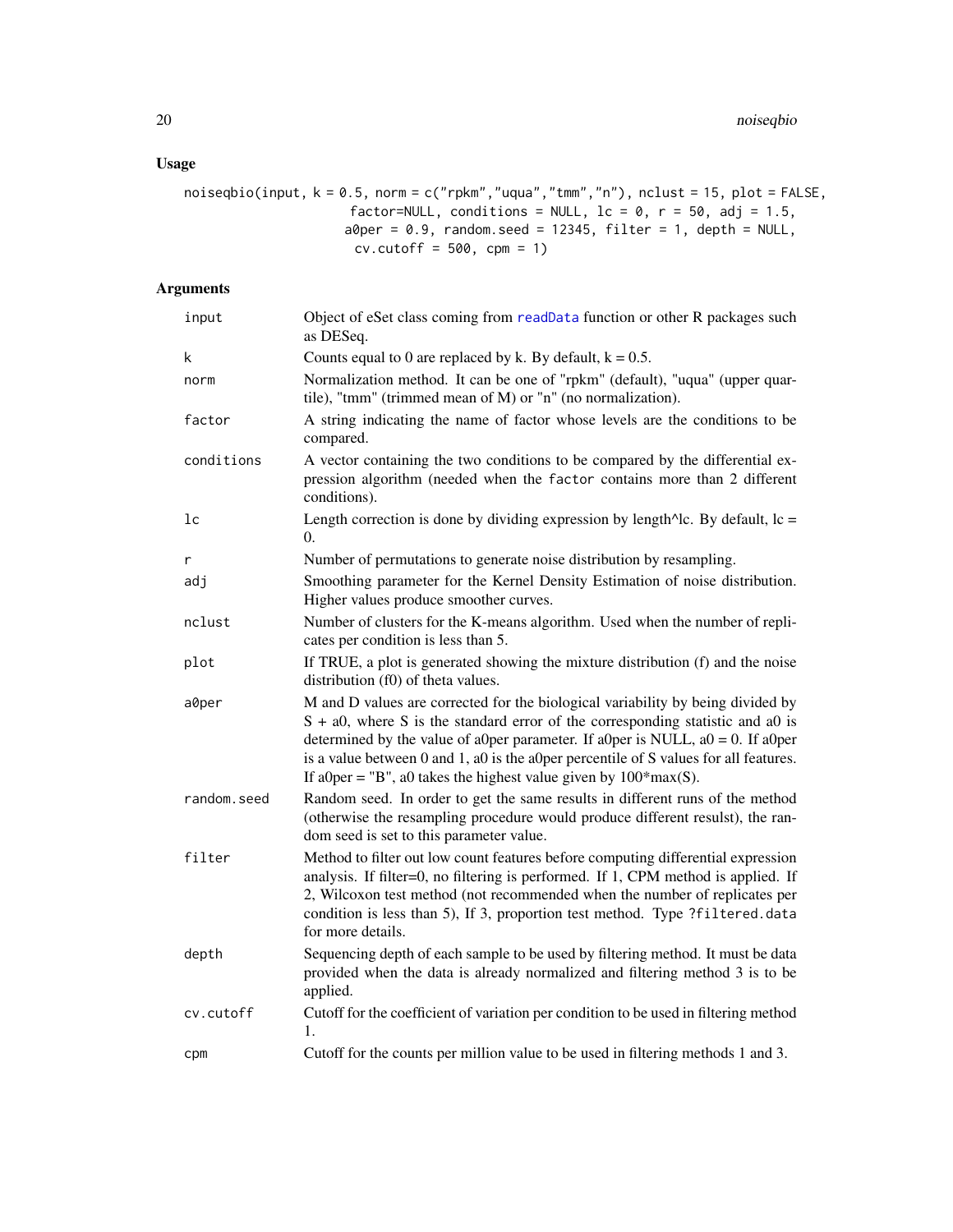#### <span id="page-20-0"></span>Normalization 21

## Value

The function returns an object of class [Output](#page-22-1)

#### Author(s)

Sonia Tarazona

#### References

Bullard J.H., Purdom E., Hansen K.D. and Dudoit S. (2010) Evaluation of statistical methods for normalization and differential expression in mRNA-seq experiments. *BMC Bioinformatics* 11(1):94+.

Mortazavi A., Williams B.A., McCue K., Schaeer L. and Wold B. (2008) Mapping and quantifying mammalian transcriptomes by RNA-seq. *Nature Methods* 5(7):621-628.

Robinson M.D. and Oshlack A. (2010) A scaling normalization method for differential expression analysis of RNA-seq data. *Genome Biology* 11(3):R25+.

Marioni, J.C. and Mason, C.E. and Mane, S.M. and Stephens, M. and Gilad, Y. (2008) RNA-seq: an assessment of technical reproducibility and comparison with gene expression arrays. *Genome Research*, 18: 1509–1517.

## See Also

[readData](#page-26-1).

#### Examples

```
## Load the input object from Marioni's data as returned by readData()
data(myCounts)
```

```
## Computing differential expression probability by NOISeqBIO using factor "Tissue" (data will be RPKM-normalized)
mynoiseqbio = noiseqbio(mydata, k = 0.5, norm = "rpkm", factor="Tissue", lc = 1, r = 50, adj = 1.5, plot = FALSE,
                    a0per = 0.9, random.seed = 12345, filter = 1, cv.cutoff = 500, cpm = 1)
```
Normalization *Normalization methods*

#### Description

Normalization procedures such as RPKM (Mortazavi et al., 2008), Upper Quartile (Bullard et al., 2010) and TMM (Trimmed Mean of M) (Robinson and Oshlack, 2010). These normalization functions are used within the noiseq or noiseqbio functions but may be also used by themselves to normalize a dataset.

#### Usage

```
uqua(datos, long = 1000, lc = 0, k = 0)
rpkm(datos, long = 1000, lc = 1, k = 0)
tmm(datos, long = 1000, lc = 0, k = 0, refColumn = 1, logratioTrim = 0.3, sumTrim = 0.05, doWeighting = TR
```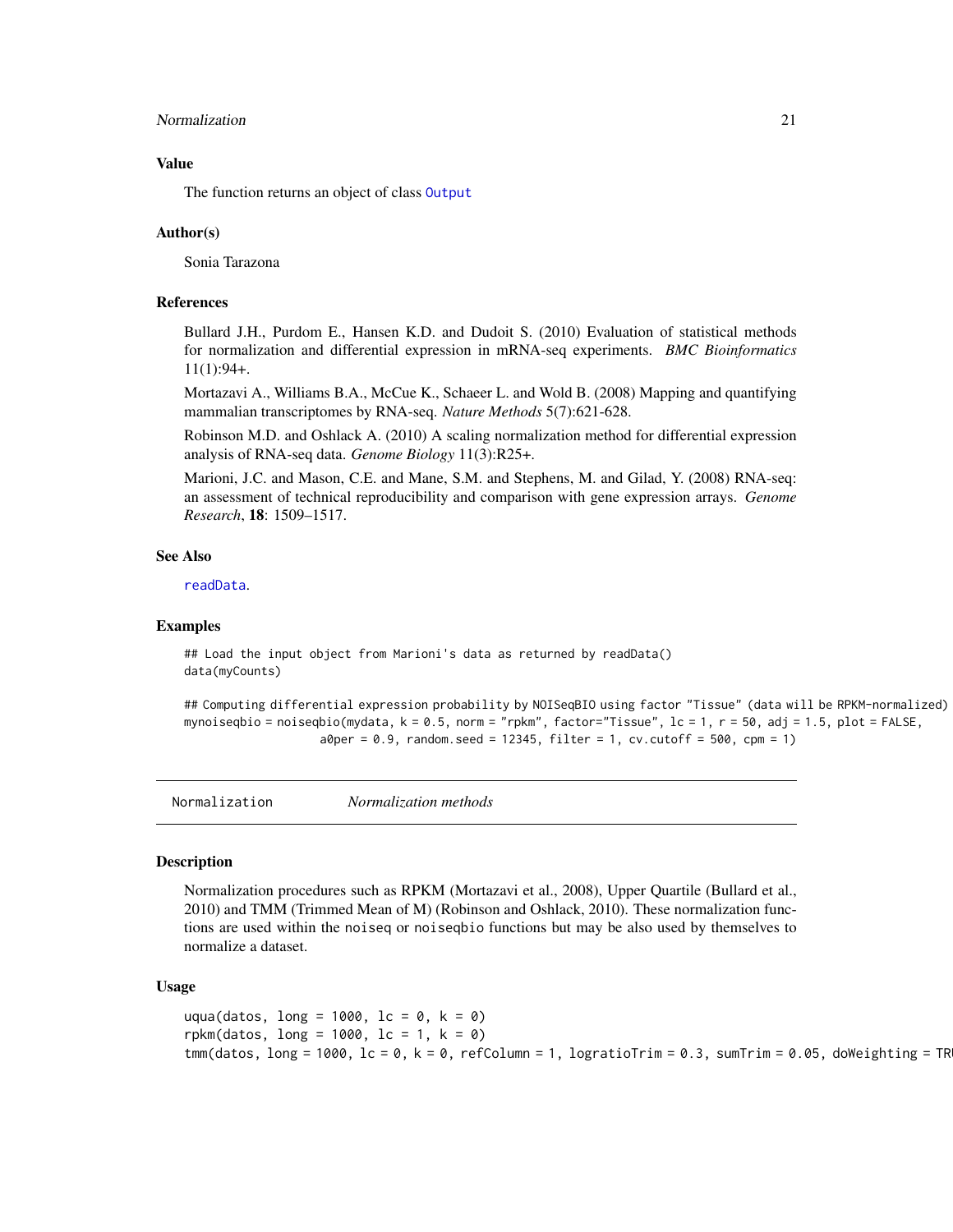#### **Arguments**

| datos        | Matrix containing the read counts for each sample.                                                                                                                                                                                                   |
|--------------|------------------------------------------------------------------------------------------------------------------------------------------------------------------------------------------------------------------------------------------------------|
| long         | Numeric vector containing the length of the features. If $long == 1000$ , no length<br>correction is applied (no matter the value of parameter lc).                                                                                                  |
| lc           | Correction factor for length normalization. This correction is done by dividing<br>the counts vector by (length/1000) $\text{A}$ c. If lc = 0, no length correction is applied.<br>By default, $lc = 1$ for RPKM and $lc = 0$ for the other methods. |
| k            | Counts equal to 0 are changed to k in order to avoid indeterminations when<br>applying logarithms, for instance. By default, $k = 0$ .                                                                                                               |
| refColumn    | Column to use as reference (only needed for tmm function).                                                                                                                                                                                           |
| logratioTrim | Amount of trim to use on log-ratios ("M" values) (only needed for tmm function).                                                                                                                                                                     |
| sumTrim      | Amount of trim to use on the combined absolute levels ("A" values) (only<br>needed for tmm function).                                                                                                                                                |
| doWeighting  | Logical, whether to compute (asymptotic binomial precision) weights (only<br>needed for tmm function).                                                                                                                                               |
| Acutoff      | Cutoff on "A" values to use before trimming (only needed for tmm function).                                                                                                                                                                          |

## Details

tmm normalization method was taken from *edgeR* package (Robinson et al., 2010).

Although Upper Quartile and TMM methods themselves do not correct for the length of the features, these functions in NOISeq allow users to combine the normalization procedures with an additional length correction whenever the length information is available.

#### Author(s)

Sonia Tarazona

## References

Bullard J.H., Purdom E., Hansen K.D. and Dudoit S. (2010) Evaluation of statistical methods for normalization and differential expression in mRNA-seq experiments. *BMC Bioinformatics* 11(1):94+.

Mortazavi A., Williams B.A., McCue K., Schaeer L. and Wold B. (2008) Mapping and quantifying mammalian transcriptomes by RNA-seq. *Nature Methods* 5(7):621-628.

Robinson M.D. and Oshlack A. (2010) A scaling normalization method for differential expression analysis of RNA-seq data. *Genome Biology* 11(3):R25+.

Robinson M.D., McCarthy D.J. and Smyth G.K. (2010) edgeR: a Bioconductor package for differential expression analysis of digital gene expression data. *Bioinformatics* 26(1):139-140.

## Examples

```
## Simulate some count data and the features length
datasim = matrix(sample(0:100, 2000, replace = TRUE), ncol = 4)
lengthsim = sample(100:1000, 500)
```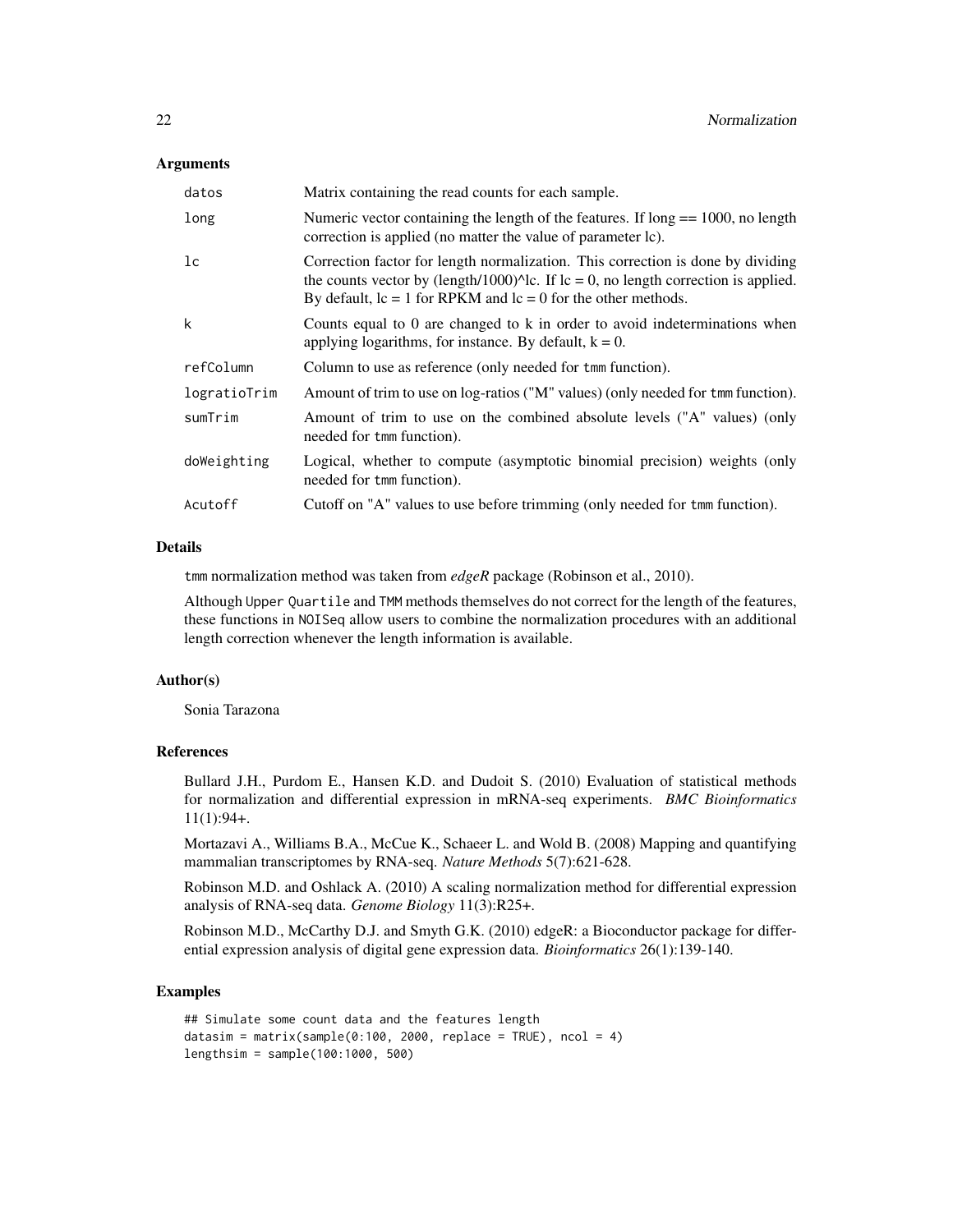#### <span id="page-22-0"></span>Output 23

```
## RPKM normalization
myrpkm = rpkm(datasim, long = lengthsim, lc = 1, k = 0)
## Upper Quartile normalization, dividing normalized data by the square root of the features length and replacing co
myuqua = uqua(datasim, long = lengthsim, lc = 0.5, k = 1)
## TMM normalization with no length correction
mytmm = tmm(datasim, long = 1000, lc = 0, k = 0)
```
<span id="page-22-1"></span>

Output *Output class of NOISeq*

#### **Description**

Output object containing the results from differential expression analysis by noiseq or noiseqbio.

#### Slots/List Components

Objects of this class contain (at least) the following list components:

comparison: String indicating the two experimental conditions being compared and the sense of the comparison.

factor: String indicating the factor chosen to compute the differential expression.

k: Value to replace zeroes in orden to avoid inderminations when computing logarithms.

lc: Correction factor for length normalization. Counts are divided by length^lc.

method: Normalization method chosen. It can be one of "rpkm" (default), "uqua" (Upper Quartile), "tmm" (Trimmed Mean of M) or "n" (no normalization).

replicates: Type of replicates: "technical" for technical replicates and "biological" for biological ones.

results: R data frame containing the differential expression results, where each row corresponds to a feature. The columns are: Expression values for each condition to be used by noiseq or noiseqbio (the columns names are the levels of the factor); differential expression statistics (columns "M" and "D" for noiseq or "theta" for noiseqbio); probability of differential expression ("prob"); "ranking", which is a summary statistic of "M" and "D" values equal to -sign(M)\*sqrt(M^2 + D^2), than can be used for instance in gene set enrichment analysis (only when noiseq is used); "length" and "GC" of each feature (if provided); chromosome where the feature is ("Chrom"), if provided; start and end position of the feature within the chromosome ("GeneStart", "GeneEnd"), if provided.

nss: Number of samples to be simulated for each condition (only when there are not replicates available).

pnr: Percentage of the total sequencing depth to be used in each simulated replicate (only when there are not replicates available). If, for instance,  $pnr = 0.2$ , each simulated replicate will have 20% of the total reads of the only available replicate in that condition.

v: Variability of the size of each simulated replicate (only used by NOISeq-sim).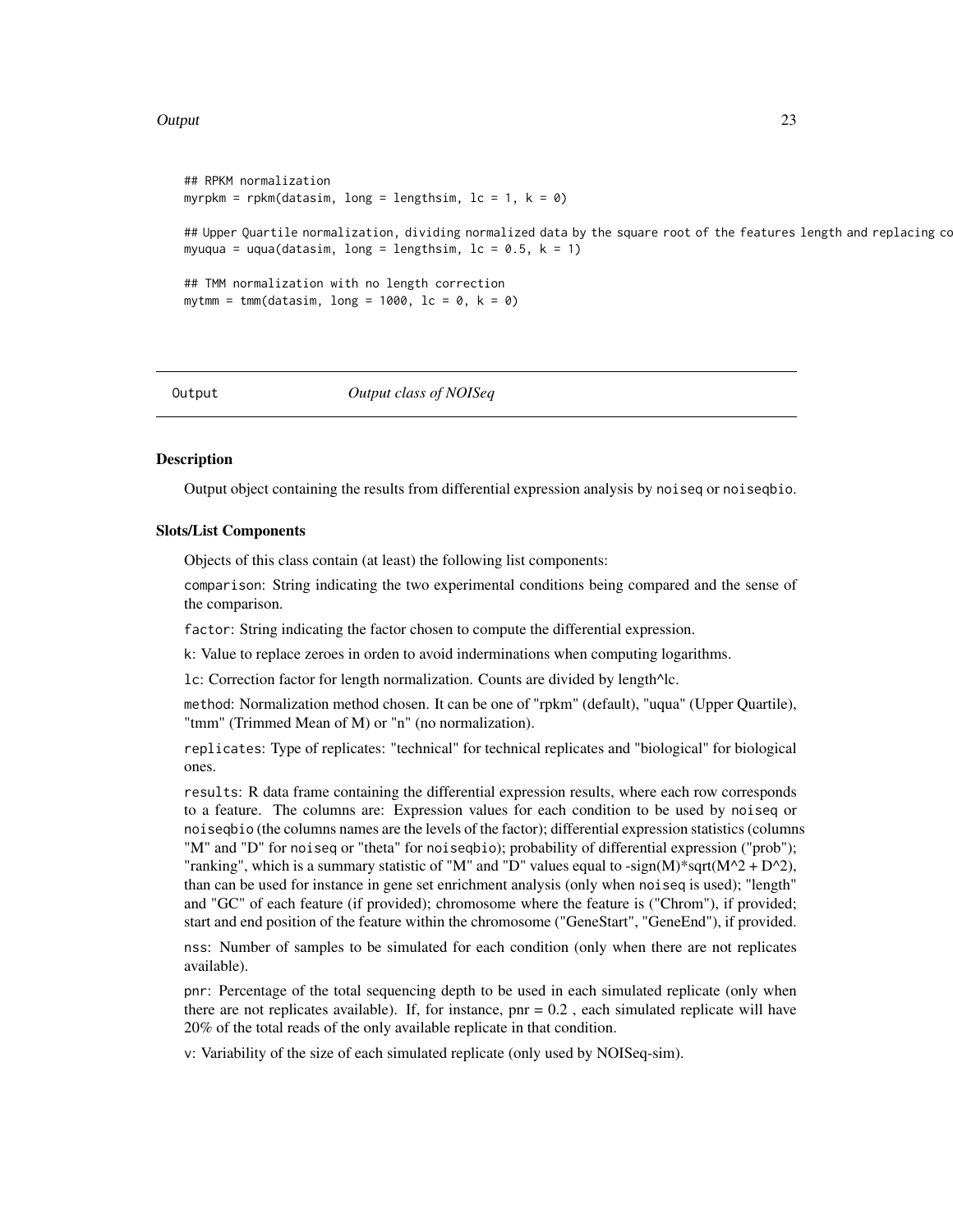## <span id="page-23-0"></span>Methods

This class has an specific show method in order to work and print a summary of the elements which are contained.

#### Author(s)

Sonia Tarazona

<span id="page-23-1"></span>PCA *PCA class*

## Description

PCA class generated from dat() function with type="PCA". This object contains the results of the PCA on the data matrix as well as the arguments used.

### Usage

```
## S4 method for signature 'PCA'
explo.plot(object, samples = 1:2, plottype = "scores", factor = NULL)
## S4 method for signature 'PCA'
dat2save(object)
```
## **Arguments**

| object   | Object generated from dat () function.                                                                                                                                                    |
|----------|-------------------------------------------------------------------------------------------------------------------------------------------------------------------------------------------|
| samples  | Principal components to be plotted. If NULL, the two first components are<br>plotted.                                                                                                     |
| plottype | If plottype="scores", the experimental samples are displayed in the plot and<br>colored according to the values of the selected factor. If plottype="loadings",<br>the genes are plotted. |
| factor   | The samples in the score plot will be colored according to the values of the<br>selected factor. If NULL, the first factor is chosen.                                                     |

#### Slots/List Components

An object of this class contains an element (dat) which is a list with the following components:

result: List containing the output of PCA. It contains the following elements: "eigen" (eigenvalues and eigenvectors from the PCA decomposition), "var.exp" (variance explained by each Principal Component), "scores" (coefficients of samples in each PC), "loadings" (coefficients of genes in each PC).

factors: Data.frame with factors inherited from object generated by readData() function.

norm: Value provided for argument "norm".

logtransf: Value provided for argument "logtransf".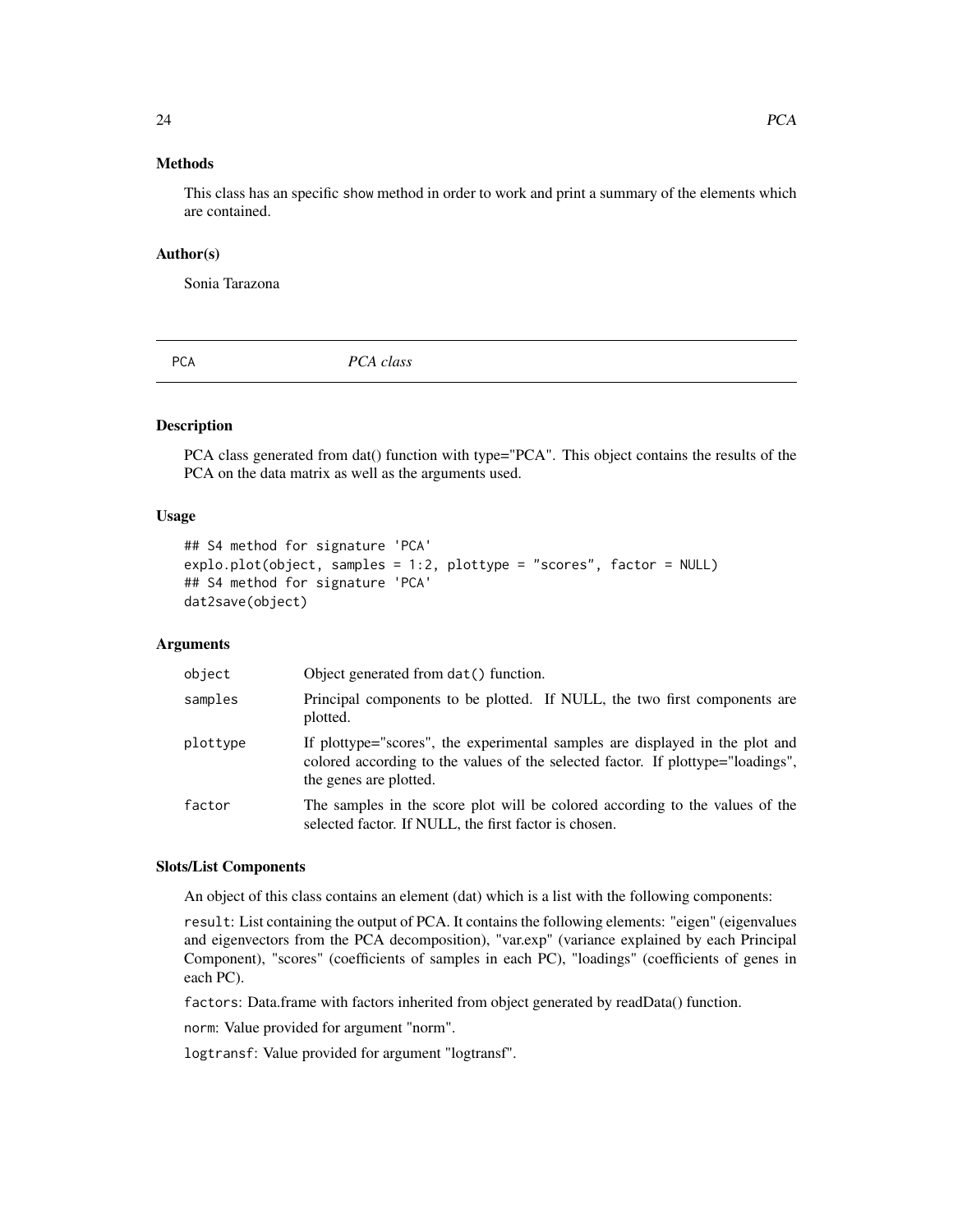## <span id="page-24-0"></span>PCA.GENES 25

## Methods

This class has an specific show method in order to work and print a summary of the elements which are contained and a dat2save method to save the relevant information in an object cleanly. It also has an explo.plot method to plot the data contained in the object.

## Author(s)

Sonia Tarazona

PCA.GENES *Principal Component Analysis*

#### Description

Computes a Principal Component Analysis on any data matrix.

#### Usage

PCA.GENES(X)

#### Arguments

X Matrix or data.frame with variables (e.g. genes) in columns and observations (e.g. samples) in rows.

## Author(s)

Maria Jose Nueda

### Examples

```
## Simulate data matrix with 500 variables and 10 observations
datasim = matrix(sample(0:100, 5000, replace = TRUE), nrow = 10)
```
## PCA myPCA = PCA.GENES(datasim)

## Extracting the variance explained by each principal component myPCA\$var.exp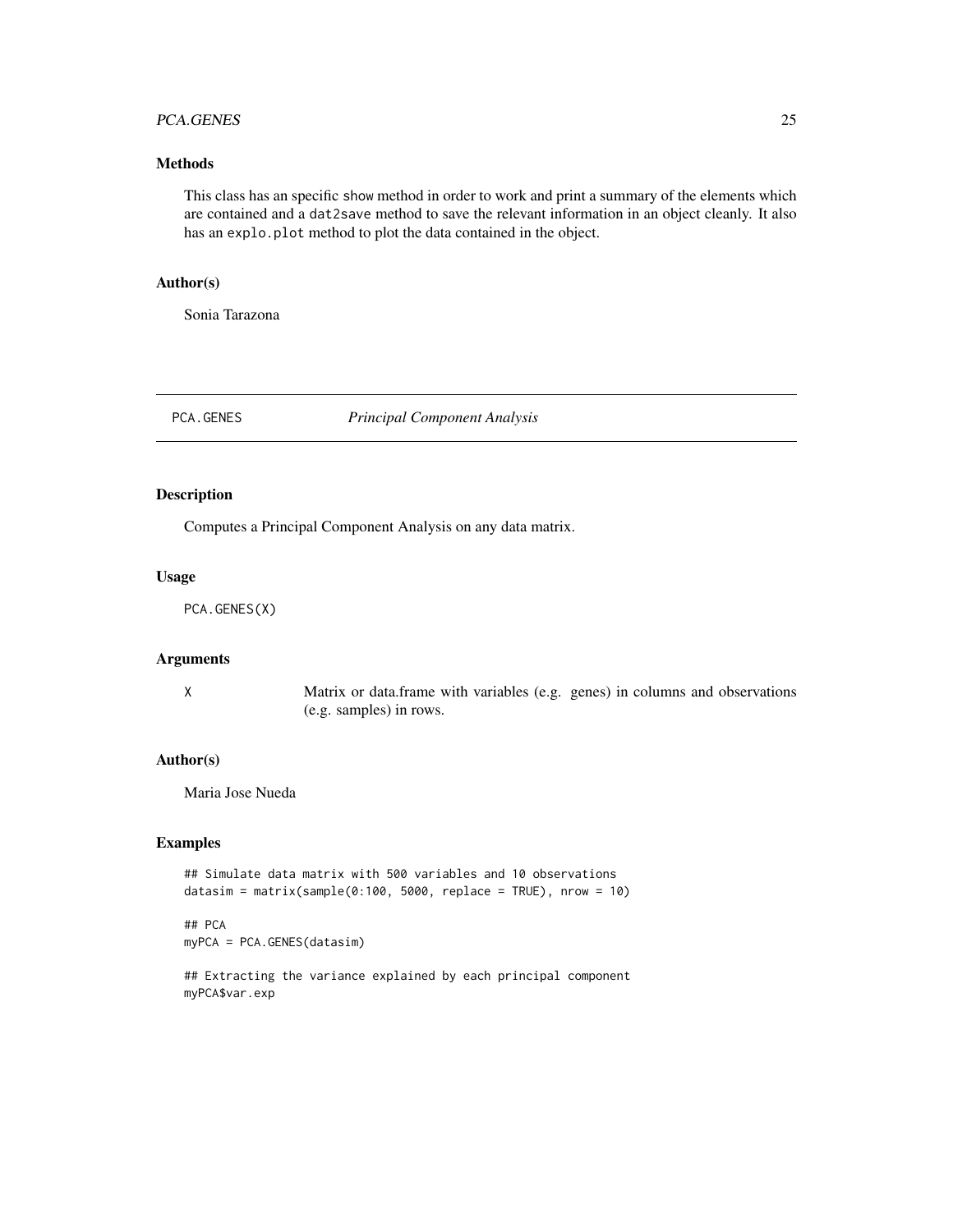<span id="page-25-0"></span>

## Description

Generate a report with the exploratory plots for count data that can be generated from the biological information provided. This report is designed to compare two samples or two experimental conditions.

## Usage

```
QCreport(input, file = NULL, samples = NULL, factor = NULL, norm = FALSE)
```
## Arguments

| input   | Object of eSet class coming from readData function or other R packages such<br>as DESeq.                                                                                                                                                                                                       |
|---------|------------------------------------------------------------------------------------------------------------------------------------------------------------------------------------------------------------------------------------------------------------------------------------------------|
| file    | String indicating the name of the PDF file that will contain the report. It should<br>be in this format: "filename.pdf". The default name is like this: "QCreport_2013Sep26_15:58:16.pdf".                                                                                                     |
| samples | Vector with the two samples to be compared in the report when "factor" is<br>NULL. If "factor" is not NULL and has more than two levels, samples has to in-<br>dicate the two conditions to be compared. It can be numeric or character (when<br>names of samples or conditions are provided). |
| factor  | If NULL, individual samples indicated in "samples" are compared. Otherwise,<br>it should be a string indicating the factor containing the experimental conditions<br>to be compared in the report.                                                                                             |
| norm    | TRUE to indicate that data are already normalized.                                                                                                                                                                                                                                             |

## Value

A pdf file.

## Author(s)

Sonia Tarazona

## References

Marioni, J.C. and Mason, C.E. and Mane, S.M. and Stephens, M. and Gilad, Y. (2008) RNA-seq: an assessment of technical reproducibility and comparison with gene expression arrays. *Genome Research*, 18: 1509–1517.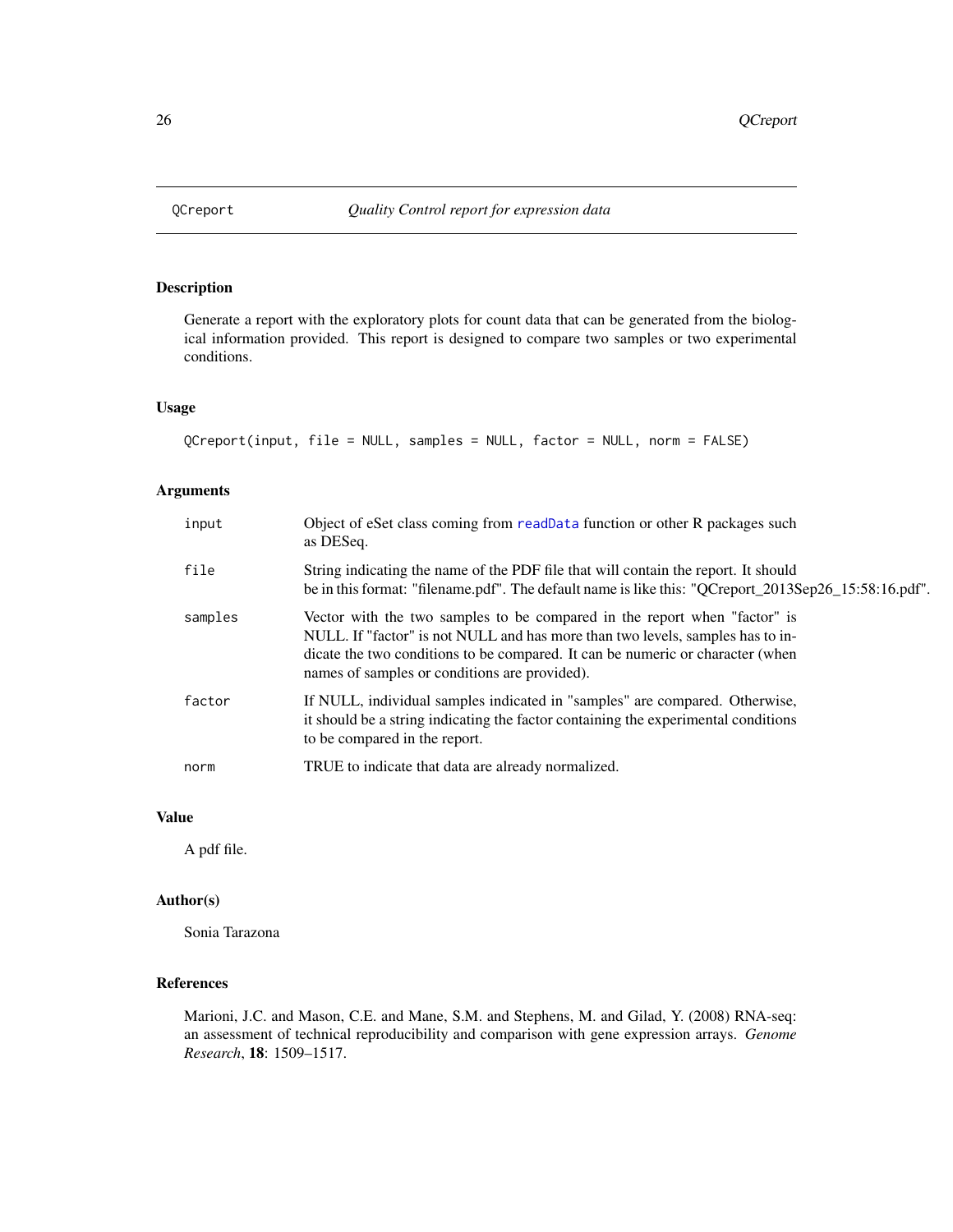#### <span id="page-26-0"></span>readData 27

## Examples

```
## Load the input object from Marioni's data as returned by readData()
data(myCounts)
## Generate the report
```

```
QCreport(mydata, samples = NULL, factor = "Tissue")
```
<span id="page-26-1"></span>readData *Creating an object of eSet class*

## <span id="page-26-2"></span>Description

This function is to create an object of eSet class to be used by NOISeq functions from matrix or data.frame R objects.

## Usage

readData(data, factors, length = NULL, biotype = NULL, chromosome = NULL, gc = NULL) addData(data, length = NULL, biotype = NULL, chromosome = NULL, factors = NULL, gc = NULL)

| data       | Matrix or data. frame containing the counts (or expression data) for each feature<br>and sample. Features must be in rows and samples must be in columns.                                                                                                                                                                                                                                                                                                                                                                                                                |
|------------|--------------------------------------------------------------------------------------------------------------------------------------------------------------------------------------------------------------------------------------------------------------------------------------------------------------------------------------------------------------------------------------------------------------------------------------------------------------------------------------------------------------------------------------------------------------------------|
| factors    | A data. frame containing the experimental condition or group for each sample<br>(columns in the data object).                                                                                                                                                                                                                                                                                                                                                                                                                                                            |
| biotype    | Optional argument. Vector, matrix or data. frame containing the biological group<br>(biotype) for each feature. In case of giving a vector, the names of the vector<br>must be the feature names or ids with the same type of identifier used in data. If<br>a matrix or a data.frame is provided, and it has two columns, it is expected that<br>the feature names or ids are in the first column and the biotypes of the features<br>in the second. If it only has one column containing the biotypes, the rownames<br>of the object must be the feature names or ids. |
| chromosome | Optional argument. A matrix or data.frame containing the chromosome, start<br>position and end position of each feature. The rownames must be the feature<br>names or ids with the same type of identifier used in data.                                                                                                                                                                                                                                                                                                                                                 |
| gc         | Optional argument. Vector, matrix or data. frame containing the GC content of<br>each feature. In case of giving a vector, the names of the vector must be the<br>feature names or ids with the same type of identifier used in data. If a matrix or<br>a data.frame is provided, and it has two columns, it is expected that the feature<br>names or ids are in the first column and the GC content of the features in the<br>second. If it only has one column containing the GC content, the rownames of<br>the object must be the feature names or ids.              |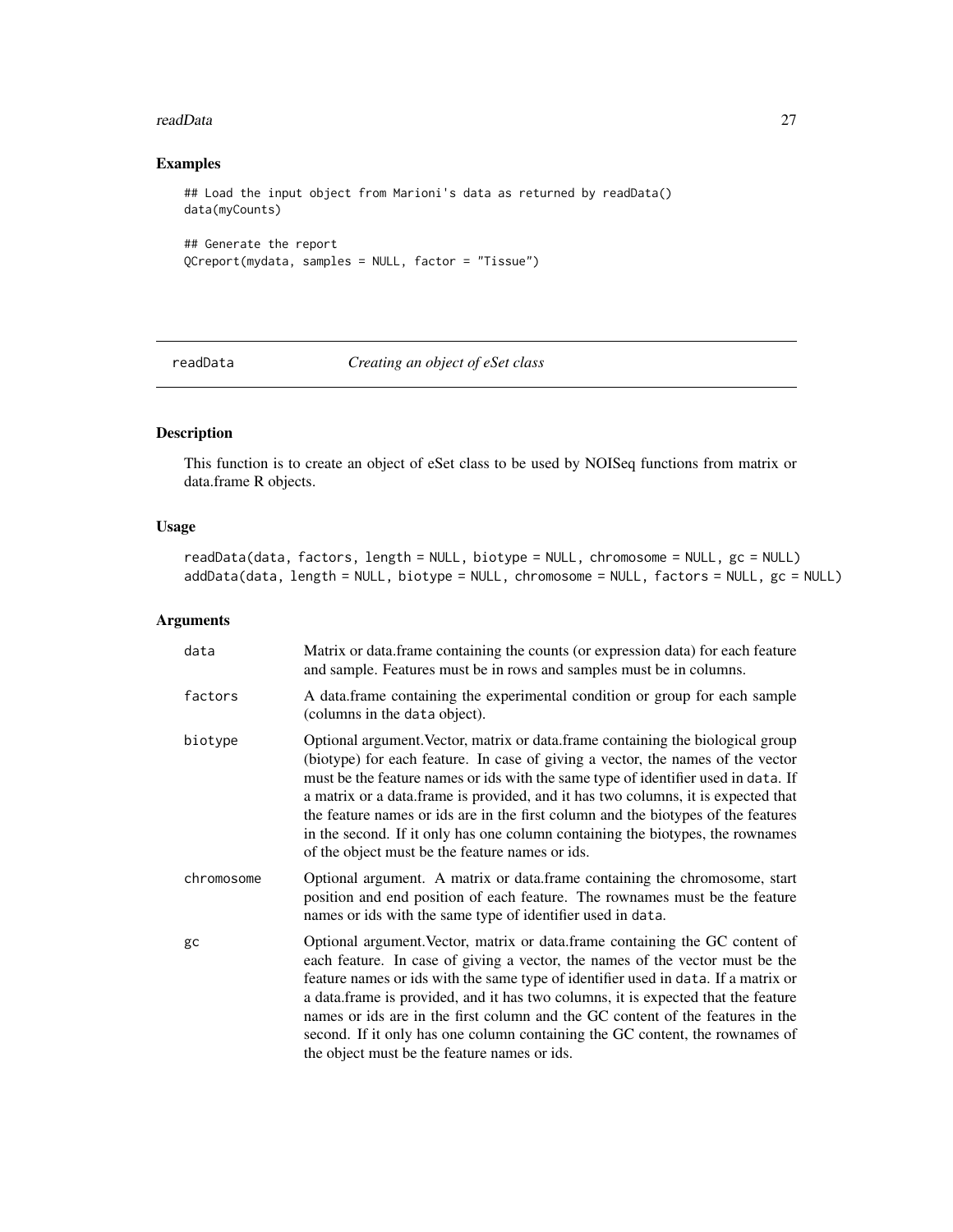<span id="page-27-0"></span>

| feature. In case of giving a vector, the names of the vector must be the feature<br>names or ids with the same type of identifier used in data. If a matrix or a<br>data frame is provided, and it has two columns, it is expected that the feature<br>names or ids are in the first column and the length of the features in the second.<br>If it only has one column containing the length, the rownames of the object must |  |
|-------------------------------------------------------------------------------------------------------------------------------------------------------------------------------------------------------------------------------------------------------------------------------------------------------------------------------------------------------------------------------------------------------------------------------|--|
|                                                                                                                                                                                                                                                                                                                                                                                                                               |  |
|                                                                                                                                                                                                                                                                                                                                                                                                                               |  |
|                                                                                                                                                                                                                                                                                                                                                                                                                               |  |
|                                                                                                                                                                                                                                                                                                                                                                                                                               |  |
|                                                                                                                                                                                                                                                                                                                                                                                                                               |  |
| be the feature names or ids.                                                                                                                                                                                                                                                                                                                                                                                                  |  |

## Value

It returns an object of eSet class [myCounts](#page-16-1) with all the information defined and ready to be used.

#### Author(s)

Sonia Tarazona

## References

Marioni, J.C. and Mason, C.E. and Mane, S.M. and Stephens, M. and Gilad, Y. (2008) RNA-seq: an assessment of technical reproducibility and comparison with gene expression arrays. *Genome Research*, 18: 1509–1517.

#### Examples

# Load an object containing the information explained above data(Marioni)

# Create the object with the data mydata <- readData(data=mycounts, biotype=mybiotypes, chromosome=mychroms, factors=myfactors)

```
# Add length annotation to the existing data object
mydata <- addData(mydata, length=mylength)
```
<span id="page-27-1"></span>Saturation *Saturation class*

#### Description

Saturation class generated from dat() function with type="saturation". This object contains the number of detected features per biotype at increasing sequencing depths and also the new detections per each million of new sequencing reads.

#### Usage

```
## S4 method for signature 'Saturation'
explo.plot(object, samples = NULL, toplot = 1, yleftlim = NULL, yrightlim = NULL, ...)
## S4 method for signature 'Saturation'
dat2save(object)
```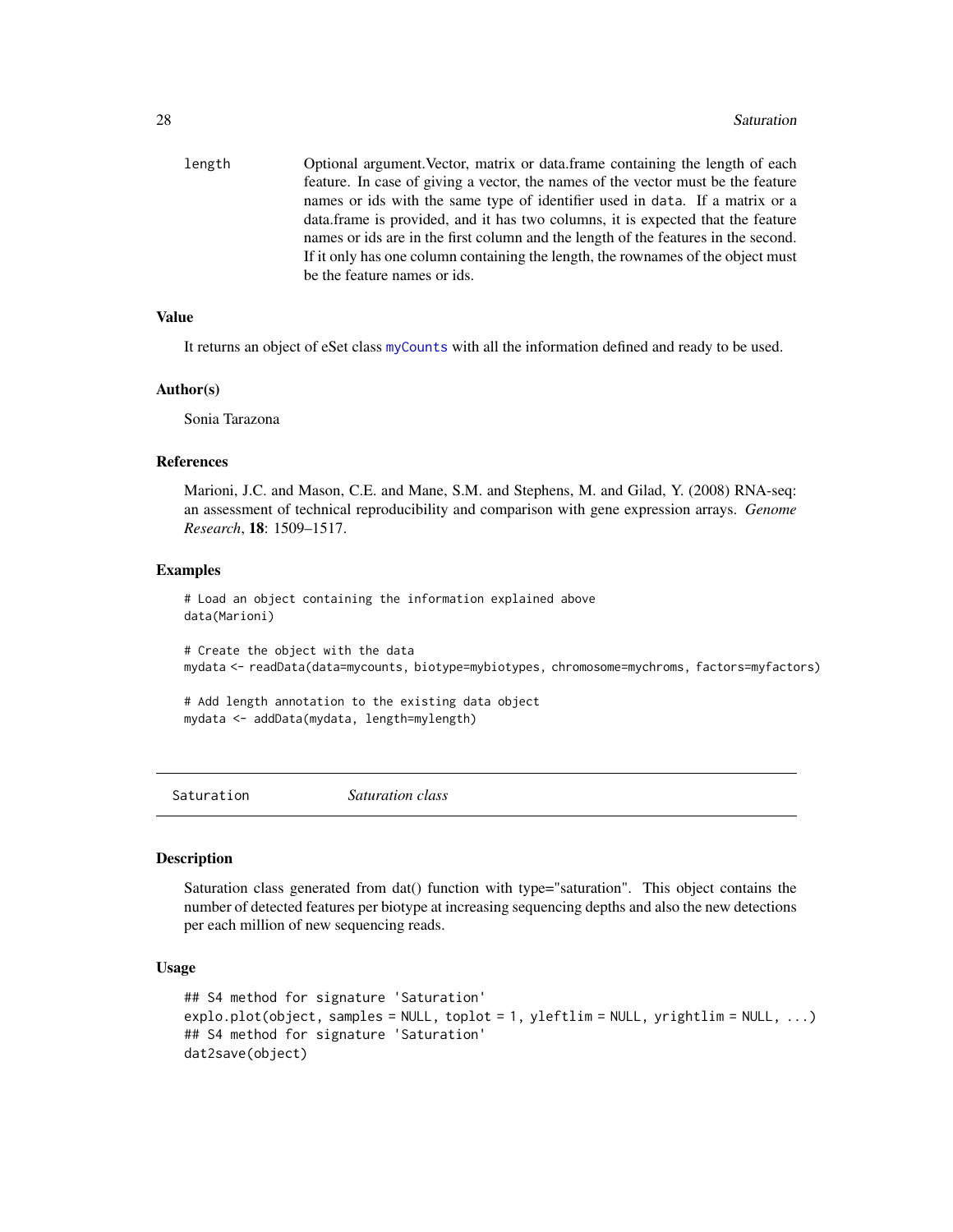#### Saturation 29

#### **Arguments**

| object    | Object generated from dat () function.                                                                                                                                                                                                                           |
|-----------|------------------------------------------------------------------------------------------------------------------------------------------------------------------------------------------------------------------------------------------------------------------|
| toplot    | This parameter indicates which biological group is to be plotted. It may be a<br>number or a text with the name of the biological group. If toplot=1 (or "global"),<br>a global plot considering features from all the biological groups will be gener-<br>ated. |
| samples   | The samples to be plotted. If NULL, all the samples are plotted for Saturation<br>object.                                                                                                                                                                        |
| yleftlim  | Range for Y left-axis (on the left-hand side of the plot) when new detections<br>are plotted (this occurs when the number of samples to be plotted is 1 or 2). If<br>NULL (default), an appropriate range is computed.                                           |
| yrightlim | Range for Y right-axis (on the right-hand side of the plot) when new detections<br>are plotted (this occurs when the number of samples to be plotted is 1 or 2). If<br>NULL (default), an appropriate range is computed.                                         |
|           | Any argument from par.                                                                                                                                                                                                                                           |

## Slots/List Components

Objects of this class contain (at least) the following list components:

dat: List containing the information generated by dat() function. This list has the following elements:

saturation: List containing for all the biological classes (and also a global class with all of them together) the saturation data to be plotted for each sample (in Y left axis).

bionum: Vector containing for all the biological classes (and also a global class with all of them together) the number of features for that group.

depth: List containing for each selected sample the increasing values of sequencing depth to be plotted.

newdet: List containing for all the biological classes (and also a global class with all of them together) the new detection data to be plotted for each selected sample (in Y right axis).

real: List with as many elements as the number of biological classes (plus one for the global). Each element contains the real sequencing depth for each sample and the corresponding number of detected features at that sequencing depth.

## Methods

This class has an specific show method in order to work and print a summary of the elements which are contained and a dat2save method to save the relevant information in an object cleanly. It also has an explo.plot method to plot the data contained in the object.

#### Author(s)

Sonia Tarazona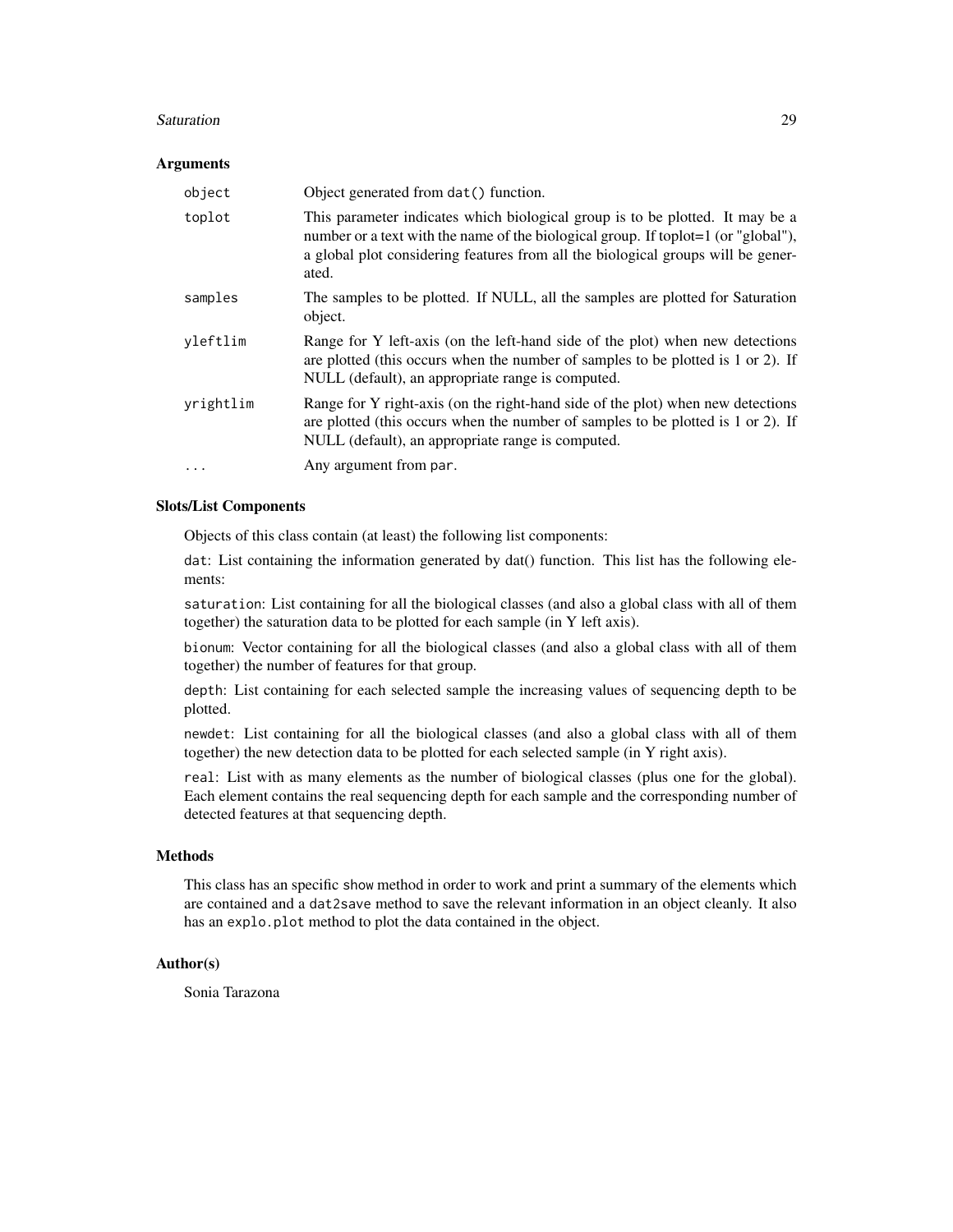# <span id="page-29-0"></span>**Index**

∗ ASCA, ANOVA, PCA, batch ARSyNseq, [2](#page-1-0) ∗ classes Biodetection, [4](#page-3-0)  $CD, 5$  $CD, 5$ CountsBio, [6](#page-5-0) GCbias, [14](#page-13-0) lengthbias, [16](#page-15-0) myCounts, [17](#page-16-0) Output, [23](#page-22-0) PCA, [24](#page-23-0) Saturation, [28](#page-27-0) ∗ datasets example, [12](#page-11-0) Marioni, [17](#page-16-0)

addData, *[8,](#page-7-0) [9](#page-8-0)*, *[13](#page-12-0)* addData *(*readData*)*, [27](#page-26-0) ARSyNseq, [2](#page-1-0) arsynseq *(*ARSyNseq*)*, [2](#page-1-0)

Biodetection, [4,](#page-3-0) *[9](#page-8-0)*, *[13](#page-12-0)* Biodetection-class *(*Biodetection*)*, [4](#page-3-0)

CD, [5,](#page-4-0) *[9](#page-8-0)*, *[13](#page-12-0)* CD-class *(*CD*)*, [5](#page-4-0) CountsBio, [6,](#page-5-0) *[9](#page-8-0)*, *[13](#page-12-0)* CountsBio-class *(*CountsBio*)*, [6](#page-5-0)

dat, *[8](#page-7-0)*, *[13](#page-12-0)* dat *(*Data\_Exploration*)*, [8](#page-7-0) dat2save, *[9](#page-8-0)* dat2save *(*Data2Save*)*, [7](#page-6-0) dat2save,Biodetection-method *(*Biodetection*)*, [4](#page-3-0) dat2save,CD-method *(*CD*)*, [5](#page-4-0) dat2save,CountsBio-method *(*CountsBio*)*, [6](#page-5-0) dat2save,GCbias-method *(*GCbias*)*, [14](#page-13-0) dat2save,lengthbias-method *(*lengthbias*)*, [16](#page-15-0)

dat2save,PCA-method *(*PCA*)*, [24](#page-23-0) dat2save, Saturation-method *(*Saturation*)*, [28](#page-27-0) Data2Save, [7](#page-6-0) Data\_Exploration, [8](#page-7-0) DE.plot *(*Differential expression plots*)*, [10](#page-9-0) degenes, [9,](#page-8-0) *[11](#page-10-0)* Differential expression plots, [10](#page-9-0) example, [12](#page-11-0) explo.plot, *[8,](#page-7-0) [9](#page-8-0)* explo.plot *(*Exploratory\_Plots*)*, [12](#page-11-0) explo.plot,Biodetection-method *(*Biodetection*)*, [4](#page-3-0) explo.plot,CD-method *(*CD*)*, [5](#page-4-0) explo.plot,CountsBio-method *(*CountsBio*)*, [6](#page-5-0) explo.plot,GCbias-method *(*GCbias*)*, [14](#page-13-0) explo.plot,lengthbias-method *(*lengthbias*)*, [16](#page-15-0) explo.plot,PCA-method *(*PCA*)*, [24](#page-23-0) explo.plot,Saturation-method *(*Saturation*)*, [28](#page-27-0)

Exploratory\_Plots, [12](#page-11-0)

filtered.data *(*FilterLowCounts*)*, [13](#page-12-0) FilterLowCounts, [13](#page-12-0)

GCbias, *[9](#page-8-0)*, *[13](#page-12-0)*, [14](#page-13-0) GCbias-class *(*GCbias*)*, [14](#page-13-0)

lengthbias, *[9](#page-8-0)*, *[13](#page-12-0)*, [16](#page-15-0) lengthbias-class *(*lengthbias*)*, [16](#page-15-0)

Marioni, [17](#page-16-0) mybiotypes *(*Marioni*)*, [17](#page-16-0) mychroms *(*Marioni*)*, [17](#page-16-0) myCounts, [17,](#page-16-0) *[28](#page-27-0)* mycounts *(*Marioni*)*, [17](#page-16-0) myCounts-class *(*myCounts*)*, [17](#page-16-0)